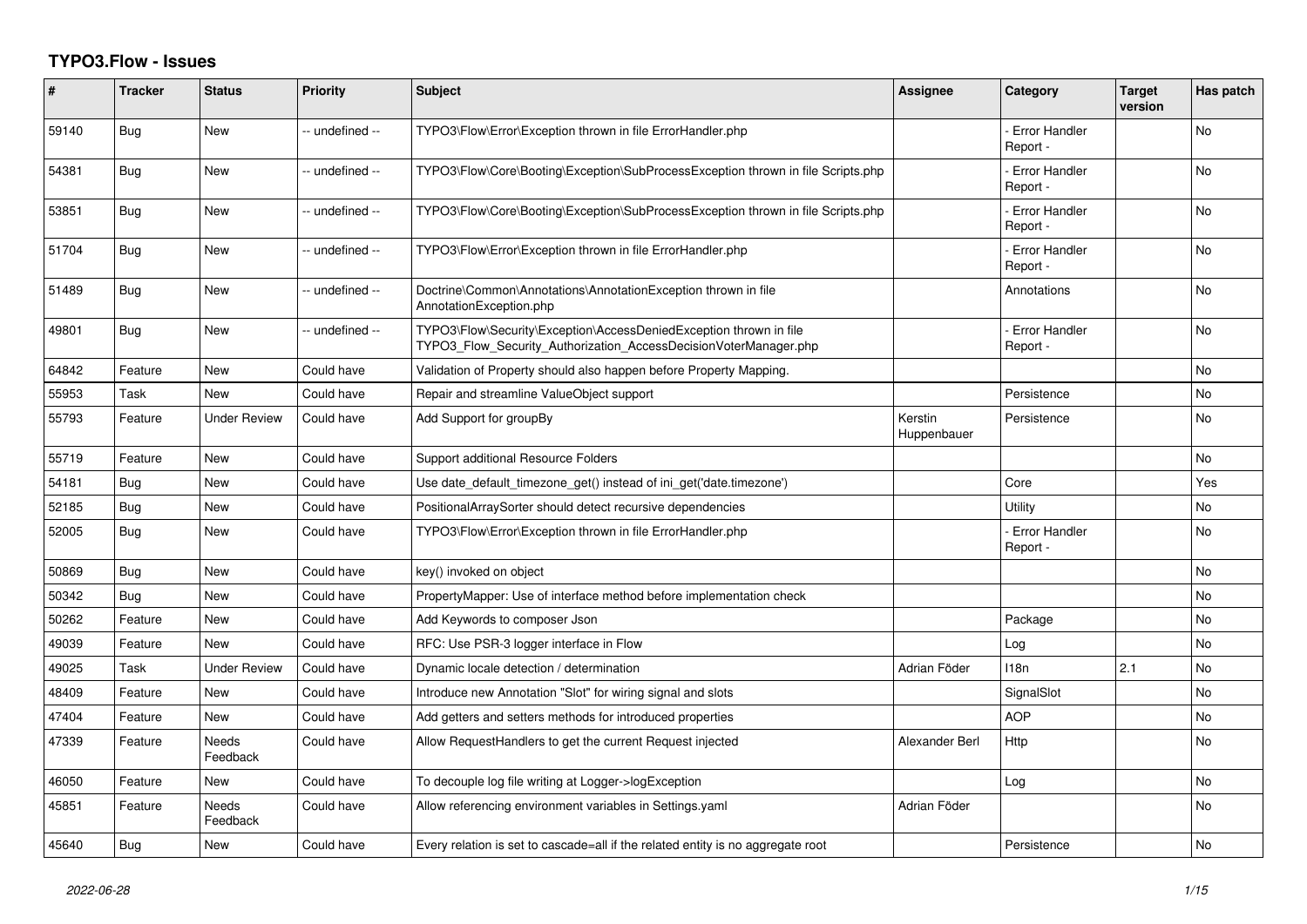| #     | <b>Tracker</b>   | <b>Status</b>       | <b>Priority</b> | <b>Subject</b>                                                                                             | <b>Assignee</b>      | Category        | <b>Target</b><br>version | Has patch |
|-------|------------------|---------------------|-----------------|------------------------------------------------------------------------------------------------------------|----------------------|-----------------|--------------------------|-----------|
| 45611 | Bug              | New                 | Could have      | Destruction of session after logout should be configurable                                                 |                      | Security        |                          | No        |
| 45386 | <b>Bug</b>       | New                 | Could have      | Package::buildArrayOfClassFiles tries to determine class names from file paths                             |                      |                 |                          | No        |
| 40418 | Feature          | Needs<br>Feedback   | Could have      | Add an option to flow3:cache: flush thats keeps user sessions active                                       |                      | Session         |                          | No        |
| 39788 | Feature          | New                 | Could have      | RFC: Repository based NotExistsValidator                                                                   |                      | Validation      |                          | No        |
| 38222 | Feature          | New                 | Could have      | Step execution signals with concrete name                                                                  |                      | Core            |                          | <b>No</b> |
| 37885 | Feature          | New                 | Could have      | Add CLI to show the object-configuration for a FLOW3 object-name                                           | <b>Martin Ficzel</b> | Cli             |                          | No        |
| 37831 | Task             | New                 | Could have      | Evaluate using PHP 5.4's internal web server for Functional Testing                                        |                      | - Testing -     |                          | No        |
| 35388 | Feature          | New                 | Could have      | Use the current package as default for translations within controllers                                     |                      | 118n            |                          | No        |
| 34133 | Feature          | New                 | Could have      | RFC: Handle Semicolons in Path part of URIs as Scoped Path Parameters                                      |                      | Property        |                          | No        |
| 33049 | Feature          | New                 | Could have      | Allow configuration of context without environment variable (needed for IIS)                               |                      | Core            |                          | No        |
| 31484 | Feature          | Needs<br>Feedback   | Could have      | possibility to modify inner workings of proxy class builder                                                |                      |                 |                          | No        |
| 31339 | Task             | On Hold             | Could have      | Search                                                                                                     |                      | Documentation - |                          | <b>No</b> |
| 27561 | Task             | Accepted            | Could have      | Complete documentation                                                                                     |                      | Documentation - |                          | No        |
| 8981  | Feature          | New                 | Could have      | Security/Performance: Provide Webserver Configuration file for common webservers -<br>do not use .htaccess |                      |                 |                          |           |
| 8923  | Task             | <b>Under Review</b> | Could have      | Provide a Nginx Server Configuration for FLOW3                                                             | Christian Müller     | Documentation - | 1.1.1                    | No        |
| 6602  | Feature          | New                 | Could have      | Implement after invocation handling                                                                        | Andreas Förthner     | Security        |                          |           |
| 6601  | Task             | On Hold             | Could have      | Introduce a new roles definition syntax including runtime constraints                                      | Andreas Förthner     | Security        |                          |           |
| 3587  | Feature          | New                 | Could have      | Enforce validation rules for value objects already in constructor                                          |                      | Validation      |                          |           |
| 65684 | Bug              | New                 | Should have     | Could not acquire lock for ClassLoader cache creation                                                      | Sebastian Heuer      |                 |                          | No        |
| 62740 | <b>Bug</b>       | New                 | Should have     | Add check on literal in TypeHandlingUtility::isCollectionType                                              |                      | Utility         |                          | No        |
| 62292 | Major<br>Feature | New                 | Should have     | Support for entity translation                                                                             |                      | 118n            | 2.x                      | No        |
| 62009 | Bug              | New                 | Should have     | Rewrite URI Filename could be empty                                                                        |                      |                 |                          |           |
| 61043 | Task             | New                 | Should have     | Rename ClassSchema to ModelSchema                                                                          |                      | Reflection      |                          | <b>No</b> |
| 60095 | Feature          | <b>Under Review</b> | Should have     | LockManager's LockHoldingStackPage should be configurable                                                  |                      | Configuration   |                          | No        |
| 59747 | Bug              | New                 | Should have     | TYPO3\Flow\Error\Exception thrown in file ErrorHandler.php                                                 |                      |                 |                          | N0        |
| 59672 | Feature          | <b>Under Review</b> | Should have     | Add support for Doctrine 2.5 embeddables                                                                   | Alexander Berl       | Persistence     |                          | No        |
| 59442 | <b>Bug</b>       | <b>Under Review</b> | Should have     | Composite primary keys including foreign entity don't work                                                 |                      | Persistence     |                          | No        |
| 59366 | <b>Bug</b>       | <b>Under Review</b> | Should have     | fix* lifecycle callbacks should not be registered for unproxied entities                                   |                      | Persistence     |                          | No        |
| 59357 | Bug              | New                 | Should have     | Using the PackageManager directly instead of the Interface results in unexpected<br>behavior               |                      |                 |                          | No        |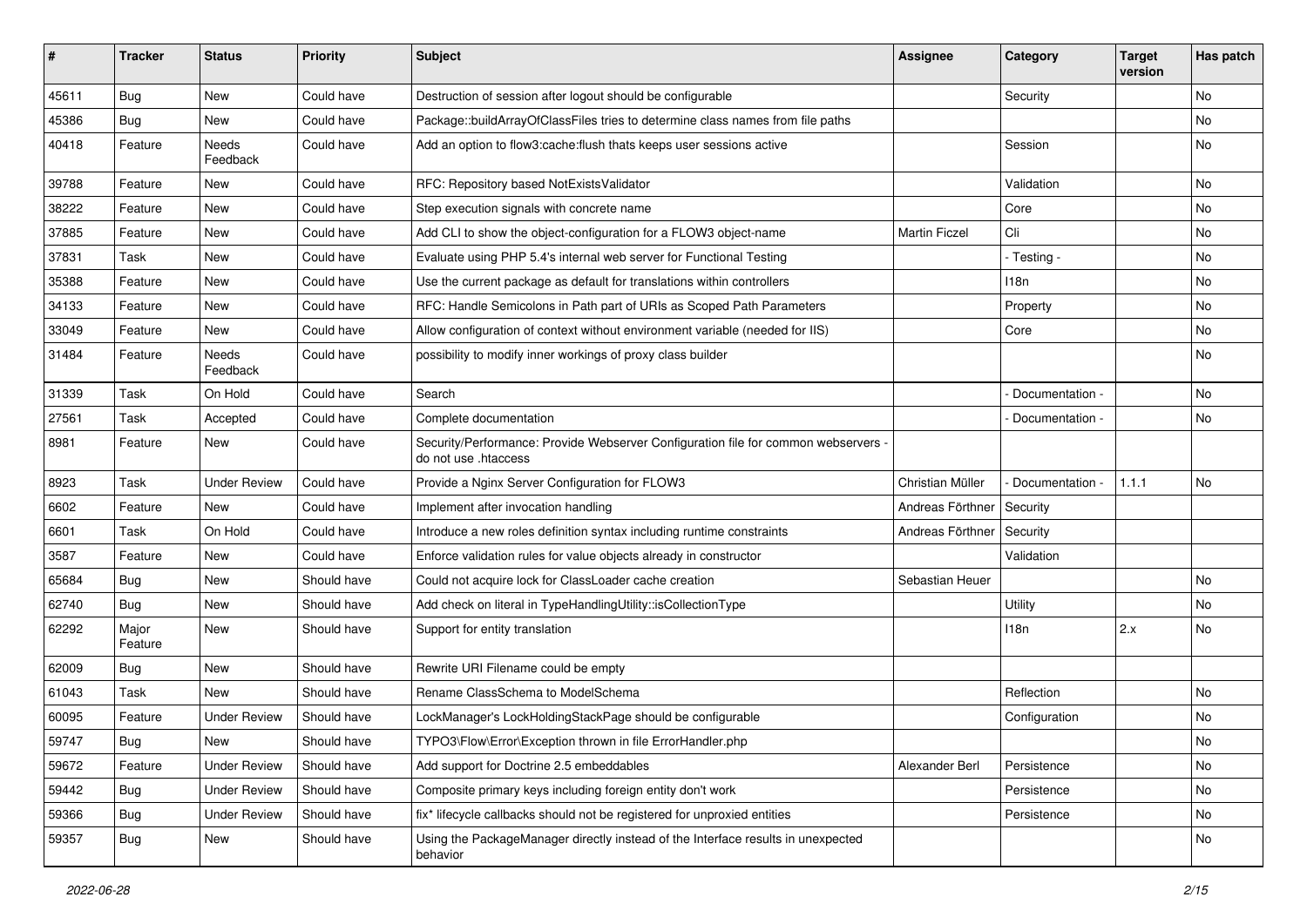| ∦     | <b>Tracker</b>   | <b>Status</b>       | <b>Priority</b> | <b>Subject</b>                                                                                      | Assignee                    | Category                  | <b>Target</b><br>version | Has patch |
|-------|------------------|---------------------|-----------------|-----------------------------------------------------------------------------------------------------|-----------------------------|---------------------------|--------------------------|-----------|
| 59322 | Bug              | New                 | Should have     | Mssing field exception should show missing migrations as well                                       |                             | Persistence               |                          | No        |
| 59244 | Feature          | New                 | Should have     | Message or Container needs context                                                                  |                             |                           |                          | No        |
| 59084 | Bug              | New                 | Should have     | if 403 Exception show reason                                                                        |                             |                           |                          | No        |
| 59049 | Bug              | New                 | Should have     | TYPO3\Flow\Error\Exception thrown in file ErrorHandler.php                                          |                             | Error Handler<br>Report - |                          | No        |
| 59023 | Bug              | <b>New</b>          | Should have     | BooleanConverter should not convert empty values to boolean                                         |                             | Property                  |                          | No        |
| 58996 | Bug              | New                 | Should have     | ResourceManager adding to persistence                                                               |                             |                           |                          | No        |
| 58927 | <b>Bug</b>       | New                 | Should have     | Overlapping ressouce definitions in Policy.yaml resolved incorrectly                                |                             | Security                  | 2.1                      | No        |
| 58852 | Bug              | New                 | Should have     | TYPO3\Flow\Security\Exception\AccessDeniedException should clarify which action<br>fails to execute |                             | Security                  |                          | No        |
| 58773 | <b>Bug</b>       | Accepted            | Should have     | Improve NoMatchingRouteException                                                                    | <b>Bastian</b><br>Waidelich | MVC - Routing             |                          | No        |
| 58744 | Bug              | New                 | Should have     | Can not split configuration in settings.yaml                                                        |                             |                           |                          | No        |
| 58579 | Feature          | <b>New</b>          | Should have     | Adding own environment constants to Flow                                                            |                             |                           | 2.x                      | No        |
| 58408 | Task             | New                 | Should have     | Disable manualy persisting                                                                          |                             |                           |                          | No        |
| 58193 | Bug              | <b>Under Review</b> | Should have     | Forward-port changelogs to master branch                                                            | Karsten<br>Dambekalns       |                           |                          | No        |
| 58184 | Major<br>Feature | New                 | Should have     | HTTP request argument building for different use cases                                              |                             | Http                      |                          | No        |
| 58153 | Bug              | <b>New</b>          | Should have     | Session - Scope, Property with interface annotation fails at wakeup                                 |                             | <b>AOP</b>                | 2.1                      | <b>No</b> |
| 57972 | <b>Bug</b>       | New                 | Should have     | Missing @ManyToOne in example for resource                                                          |                             | Documentation -           |                          | No        |
| 57815 | Bug              | New                 | Should have     | Invalid resources are saved in the persistent resources folder                                      |                             | Resource                  |                          | No        |
| 57796 | Bug              | New                 | Should have     | XLIFF Fails if $id == node data$                                                                    |                             |                           |                          | No        |
| 57763 | Feature          | New                 | Should have     | Allow controller / package / action as params in<br>\TYPO3\Fluid\ViewHelpers\Form\ButtonViewHelper  |                             |                           |                          | No        |
| 57450 | Bug              | New                 | Should have     | International E-Mail addresses (umlauts, etc.) are not validated correctly                          |                             | Validation                |                          | No        |
| 57437 | Bug              | New                 | Should have     | Composer package replacement is not supported                                                       |                             | Package                   |                          | No        |
| 57374 | Bug              | New                 | Should have     | Persisted entities saved in session are not resolved                                                |                             | Session                   | 2.x                      | No        |
| 56916 | Feature          | New                 | Should have     | Support PATCH request method as of RFC5789                                                          |                             | <b>Http</b>               |                          | No        |
| 56602 | Major<br>Feature | New                 | Should have     | Handling Of Multi Identity Entities                                                                 |                             | Persistence               |                          | No        |
| 56573 | <b>Bug</b>       | New                 | Should have     | Converting by Flow\Identity                                                                         |                             | Persistence               |                          | No        |
| 56556 | Feature          | New                 | Should have     | support hasProperty and isProperty                                                                  |                             |                           |                          | No        |
| 56486 | Feature          | New                 | Should have     | Optimize the ObjectManager for performance                                                          |                             |                           |                          | No        |
| 56107 | Bug              | New                 | Should have     | Property mapping configuration only supports one wildcard at a time                                 |                             | Property                  |                          | No        |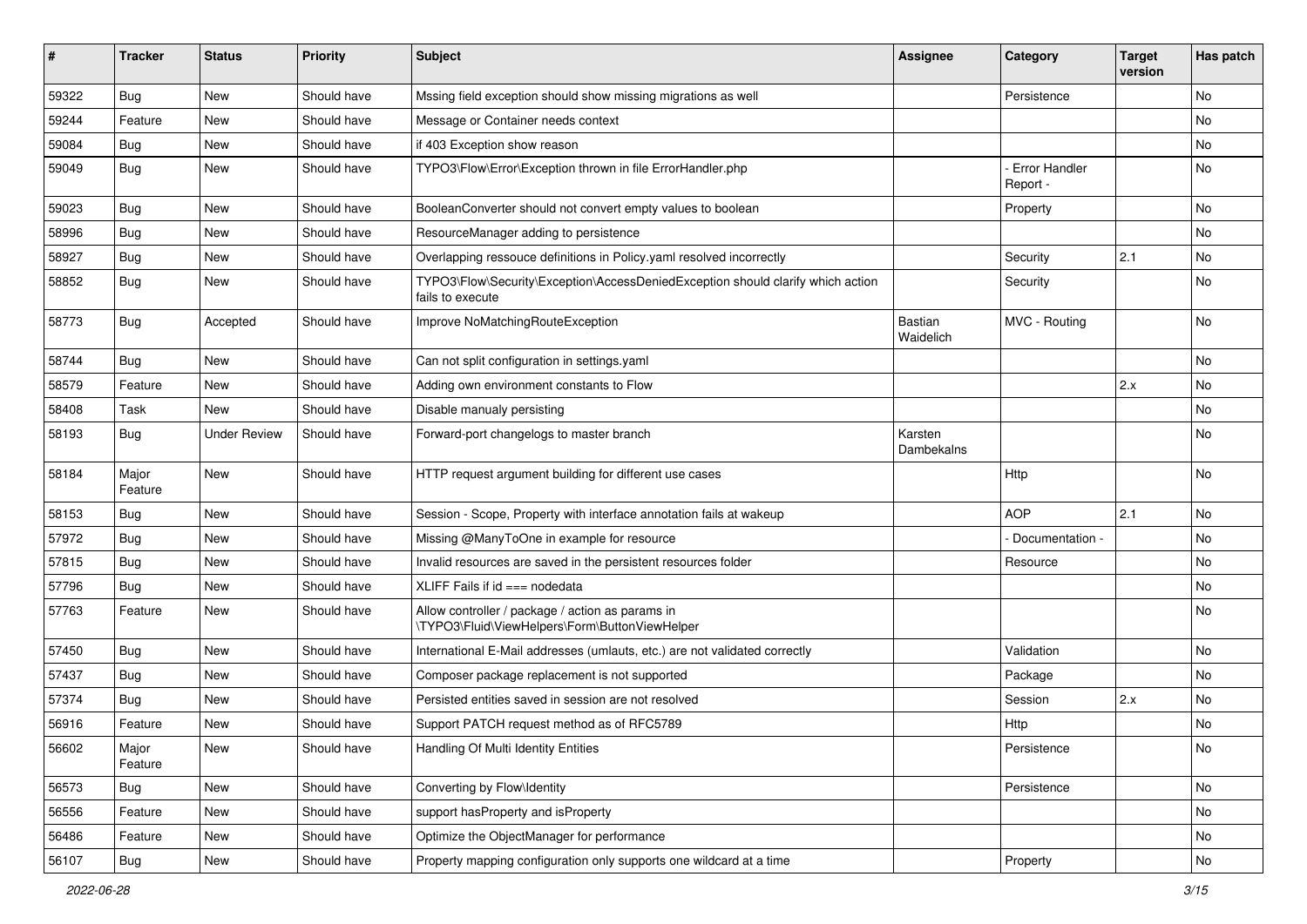| #     | <b>Tracker</b>   | <b>Status</b>       | <b>Priority</b> | <b>Subject</b>                                                                                                       | <b>Assignee</b>      | Category      | <b>Target</b><br>version | Has patch |
|-------|------------------|---------------------|-----------------|----------------------------------------------------------------------------------------------------------------------|----------------------|---------------|--------------------------|-----------|
| 56036 | Feature          | <b>New</b>          | Should have     | Optimize autoloading                                                                                                 |                      |               |                          | No        |
| 55958 | Task             | New                 | Should have     | RFC: Use PHP 5.4 closure features for direct ObjectAccess                                                            |                      |               |                          | No        |
| 55957 | Task             | New                 | Should have     | RFC: Optimize AOP proxies                                                                                            |                      | <b>AOP</b>    |                          | No        |
| 55954 | Bug              | New                 | Should have     | Associations to ValueObjects should not be cascade all'd                                                             |                      |               |                          | No        |
| 55831 | Feature          | New                 | Should have     | Different scenarios for session settings                                                                             |                      |               |                          | No        |
| 55306 | Bug              | <b>Under Review</b> | Should have     | Filenames should not exceed 255 characters                                                                           | Christian Müller     |               |                          | No        |
| 55199 | Feature          | New                 | Should have     | Avoid Buffering of Shell output                                                                                      |                      | Cli           |                          | No        |
| 54744 | Bug              | New                 | Should have     | System.log contains many NOTICE Flow The argument "workspace" declared in<br>pointcut does not exist in method TYPO3 |                      | Log           |                          | No        |
| 54589 | Bug              | New                 | Should have     | Role parent is not removed from roles MM table                                                                       |                      | Security      |                          | <b>No</b> |
| 54458 | Bug              | New                 | Should have     | Missing Version Number in packages                                                                                   |                      | Package       |                          | <b>No</b> |
| 54446 | Bug              | New                 | Should have     | Cache filebackend 'include once'                                                                                     |                      | Cache         |                          | No        |
| 54146 | Bug              | New                 | Should have     | Different sorting of arguments in ACL Patterns doesnt work                                                           | Christian Müller     | Security      |                          | No        |
| 54037 | Feature          | <b>Under Review</b> | Should have     | JsonView accepts encoding options                                                                                    |                      | <b>MVC</b>    |                          | No        |
| 53620 | Bug              | New                 | Should have     | Move Classes/TYPO3/Flow/Composer to own Package                                                                      |                      | Package       |                          | No        |
| 53533 | Bug              | New                 | Should have     | Class reflection assumes reverse PSR-0, can lead to fail in autoloader                                               |                      | Reflection    |                          | No        |
| 53350 | Bug              | Accepted            | Should have     | Trying to create a Link in an Template in CLI Context should provide a helpful<br>exception                          | Bastian<br>Waidelich | MVC - Routing |                          | No        |
| 53262 | Bug              | <b>New</b>          | Should have     | FileBakend have some race condition                                                                                  | Dominique Feyer      | Cache         |                          | Yes       |
| 53224 | Bug              | New                 | Should have     | Constructor in subclass breaks call chain leading to missing identifier / uuid                                       |                      | Object        |                          | No        |
| 53189 | Bug              | <b>New</b>          | Should have     | Blog tutorial no longer works                                                                                        | <b>Philipp Maier</b> |               |                          | No        |
| 53177 | Feature          | <b>New</b>          | Should have     | entity resource policy value support for `this`                                                                      |                      | Security      |                          | No        |
| 52945 | Bug              | New                 | Should have     | Excluded classes should only be excluded from reflection but still autoloaded                                        |                      |               |                          | No        |
| 52909 | <b>Bug</b>       | New                 | Should have     | Class Loader fallback to non-proxy hides fatal errors                                                                |                      | Core          |                          | No        |
| 52590 | Feature          | New                 | Should have     | Provide a way to get the Doctrine QueryBuilder                                                                       |                      |               |                          | No        |
| 52430 | Bug              | New                 | Should have     | Cannot convert from UUID to auto-increment ID                                                                        |                      |               |                          | No        |
| 52280 | Task             | <b>Under Review</b> | Should have     | Throw Exception if there is an array in PSR-0 autoload                                                               |                      |               |                          | Yes       |
| 52014 | <sub>i</sub> Bug | New                 | Should have     | Migration makes fields NOT NULL even though not true                                                                 |                      | Persistence   |                          | No        |
| 51972 | <b>Bug</b>       | New                 | Should have     | Joins for every deep property constraint make cartesian selection                                                    | Adrian Föder         |               |                          | Yes       |
| 51847 | Bug              | New                 | Should have     | Overiding controller actions with other required parameter sets results in fatal error.                              |                      | Reflection    | 2.x                      | No        |
| 51811 | Bug              | New                 | Should have     | Improve session handle when the authenticated account is removed from persitance                                     | Dominique Feyer      |               |                          | Yes       |
| 51763 | Bug              | New                 | Should have     | HttpRequest always returns content of the current request                                                            |                      | Http          |                          | No        |
| 51676 | Feature          | <b>Under Review</b> | Should have     | Support of symlinks for Resources                                                                                    |                      | Resource      |                          | No        |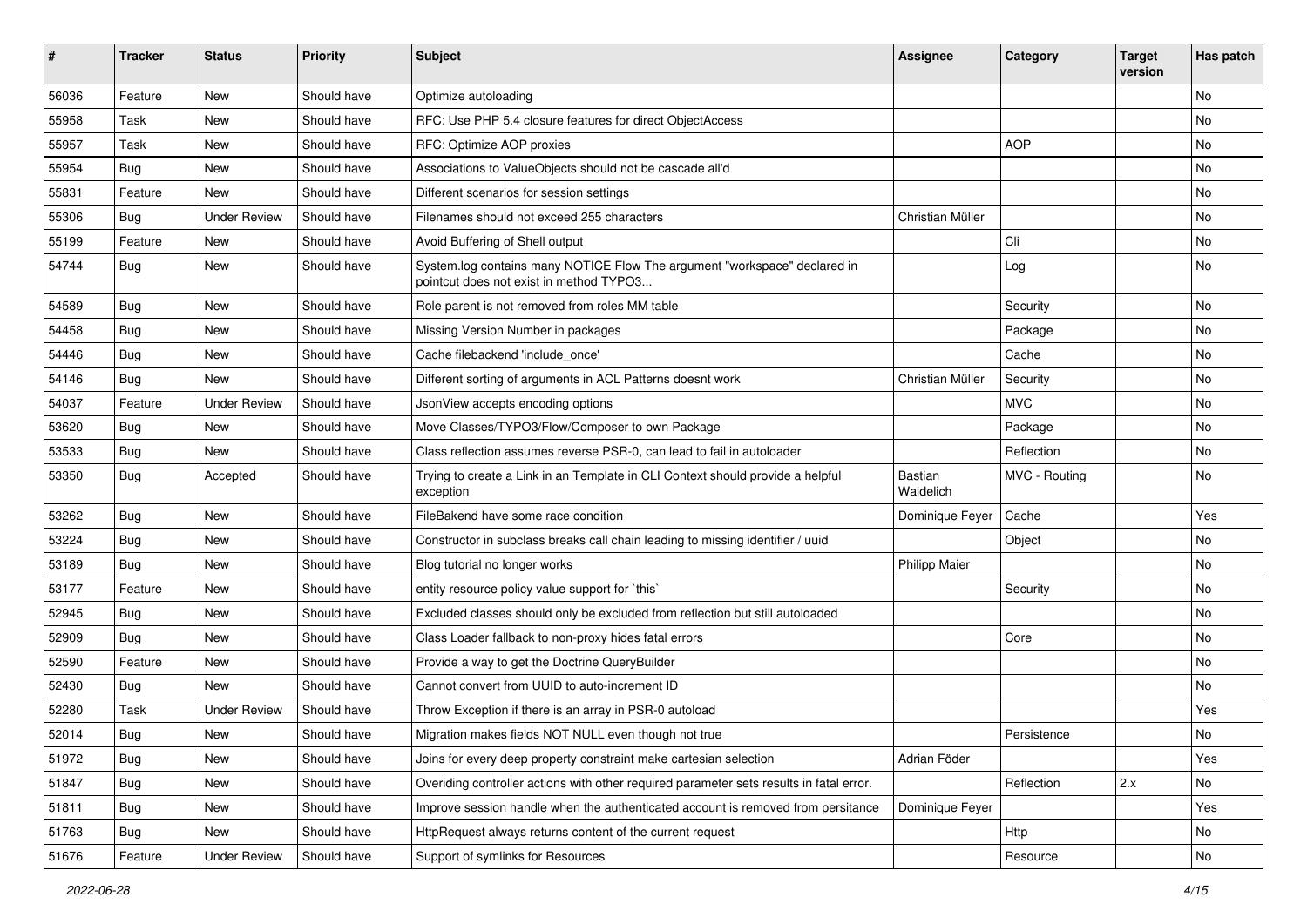| ∦     | <b>Tracker</b> | <b>Status</b>       | <b>Priority</b> | <b>Subject</b>                                                                                        | <b>Assignee</b>              | Category                         | <b>Target</b><br>version | Has patch |
|-------|----------------|---------------------|-----------------|-------------------------------------------------------------------------------------------------------|------------------------------|----------------------------------|--------------------------|-----------|
| 51530 | Task           | New                 | Should have     | Improve speed of Files::readDirectoryRecursively using RecursiveDirectoryIterator?                    |                              |                                  |                          | <b>No</b> |
| 51459 | Feature        | New                 | Should have     | Allow catching of particular exceptions on property mapping                                           |                              | <b>MVC</b>                       |                          | No        |
| 51312 | <b>Bug</b>     | New                 | Should have     | Default php error handler generates warning (when loading<br>TYPO3\Flow\Error\Exception class)        |                              | Core                             | 2.0                      | No        |
| 51286 | Task           | <b>New</b>          | Should have     | Custom error views should introduce a controller context somehow                                      |                              |                                  |                          | <b>No</b> |
| 51188 | Bug            | <b>New</b>          | Should have     | Doctrine does not respect AOP-injected properties                                                     |                              | Persistence                      |                          | No        |
| 50901 | Feature        | New                 | Should have     | @IgnoreValidation also for class fields                                                               |                              | Validation                       |                          | No        |
| 50395 | <b>Bug</b>     | Accepted            | Should have     | Route cache caches routes for non dispatchable requests                                               | Bastian<br>Waidelich         | MVC - Routing                    |                          | No        |
| 50382 | Task           | <b>New</b>          | Should have     | Impossible to use arguments in CLI that are added by overriding<br>initializeCommandMethodArguments() |                              | Command                          |                          | No        |
| 50080 | Bug            | Needs<br>Feedback   | Should have     | Broken concept for CLI/Web separation                                                                 | Karsten<br><b>Dambekalns</b> | Core                             |                          | No        |
| 49806 | Task           | Accepted            | Should have     | Date formatting should care about the time zone                                                       | Adrian Föder                 | 118 <sub>n</sub>                 |                          | No        |
| 49780 | Bug            | <b>New</b>          | Should have     | Roles are not synchronized                                                                            |                              | Security                         |                          | No        |
| 49566 | <b>Bug</b>     | New                 | Should have     | NULL source values are not handled correctly                                                          | Adrian Föder                 | Property                         |                          | No        |
| 49372 | Bug            | <b>New</b>          | Should have     | ObjectConverter ignores implemented interface when mapping subtype                                    |                              |                                  |                          | No        |
| 49050 | Feature        | New                 | Should have     | Allow Subqueries in QueryInterface                                                                    |                              | Persistence                      |                          | No        |
| 49011 | Bug            | <b>Under Review</b> | Should have     | Support executing TYPO3. Flow inside a PHAR                                                           |                              |                                  |                          | No        |
| 48873 | Bug            | <b>New</b>          | Should have     | Error when calling resourceManager->deleteResource on unpublished Resource                            |                              | <b>Error Handler</b><br>Report - |                          | No        |
| 48862 | Feature        | New                 | Should have     | Possibility to exclude package from file monitoring                                                   |                              | Monitor                          |                          | No        |
| 48657 | Feature        | <b>Under Review</b> | Should have     | support HTTP_RANGE                                                                                    |                              |                                  |                          | No        |
| 48596 | Bug            | <b>Under Review</b> | Should have     | IgnoredTags configuration should be easier to configure from packages                                 | Alexander Berl               | Configuration                    |                          | No        |
| 48532 | Bug            | <b>Under Review</b> | Should have     | JsonView Configuration behaves differently for arrays and objects                                     | Alexander Berl               | <b>MVC</b>                       |                          | No        |
| 48430 | <b>Bug</b>     | <b>New</b>          | Should have     | Default validator-messages are not correctly formatted                                                |                              |                                  |                          | No        |
| 48429 | <b>Bug</b>     | New                 | Should have     | Remove- and update-actions on repository are not persisted                                            |                              |                                  |                          | No        |
| 48296 | Task           | Needs<br>Feedback   | Should have     | Missing method in ExceptionHandlerInterface                                                           |                              |                                  |                          | No        |
| 48167 | Feature        | Accepted            | Should have     | Command line account and role browsing                                                                | Adrian Föder                 | Security                         |                          | No        |
| 47951 | Feature        | New                 | Should have     | Warn if persistence stack is not empty at the end of a get-request                                    |                              | Persistence                      |                          | No        |
| 47950 | Bug            | New                 | Should have     | import of remote resources                                                                            |                              | Resource                         | 2.0.1                    | No        |
| 47859 | Task           | Accepted            | Should have     | Logging: Do not log all decisions in \TYPO3\Flow\Security\Aspect\LoggingAspect                        | Robert Lemke                 | Security                         |                          | No        |
| 47858 | <b>Bug</b>     | Needs<br>Feedback   | Should have     | Remove .htaccess from Composer Installer Essentials                                                   | Christopher<br>Hlubek        | Package                          | 2.0.1                    | No        |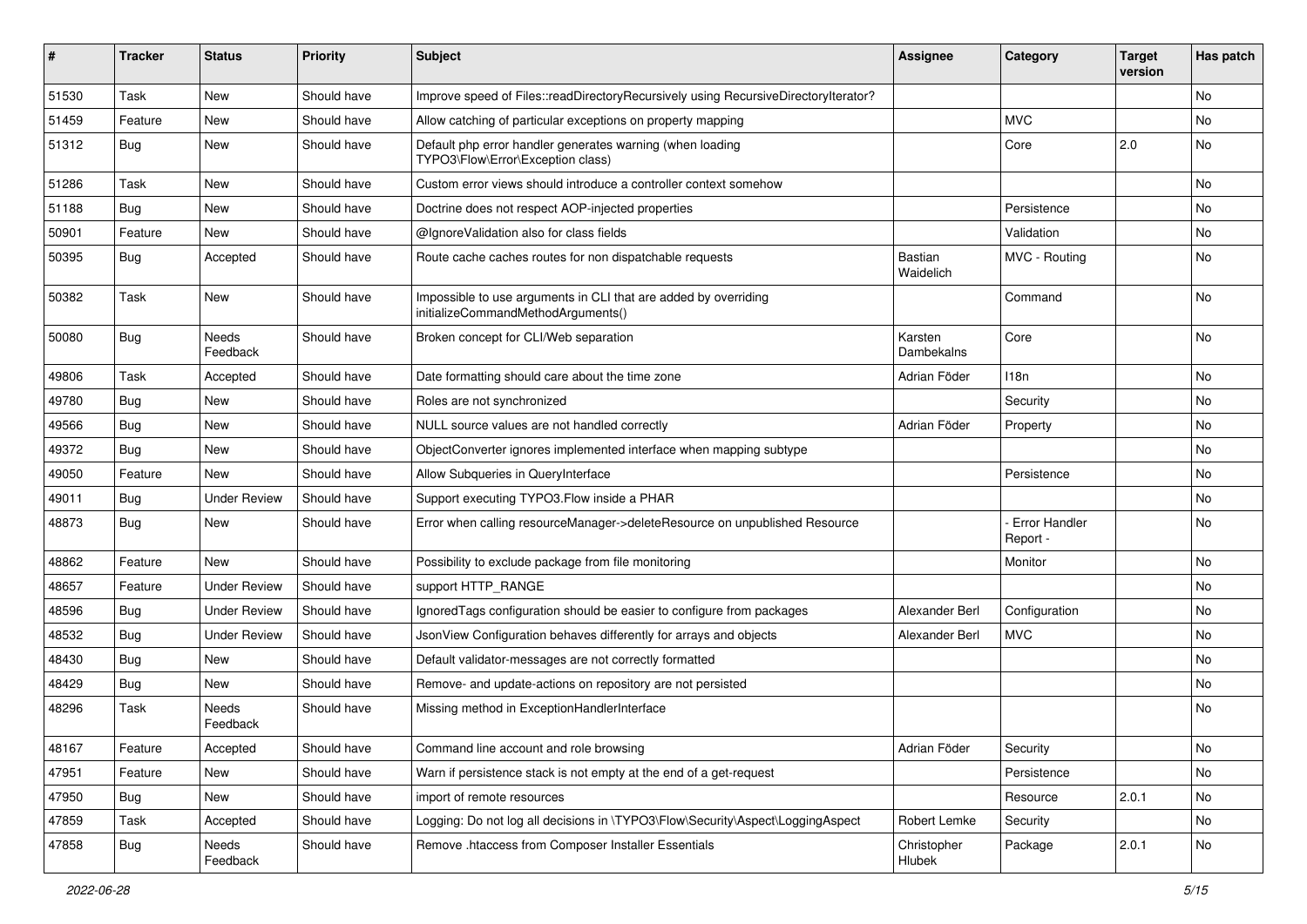| ∦     | <b>Tracker</b> | <b>Status</b>       | <b>Priority</b> | <b>Subject</b>                                                                                                               | <b>Assignee</b>       | Category         | <b>Target</b><br>version | Has patch |
|-------|----------------|---------------------|-----------------|------------------------------------------------------------------------------------------------------------------------------|-----------------------|------------------|--------------------------|-----------|
| 47487 | Bug            | New                 | Should have     | Functional test classes in package without classes are not compiled                                                          |                       | Core             | 2.0.1                    | No        |
| 47456 | Feature        | New                 | Should have     | ManyToOne and OneToOne Relations of Objects passed as Action Argument are<br>loaded automatically                            |                       | Validation       |                          | No        |
| 47429 | Bug            | <b>New</b>          | Should have     | Global policy files no longer allowed                                                                                        |                       | Security         |                          | No        |
| 47325 | Bug            | <b>Under Review</b> | Should have     | ReflectionData and classSchema caches need not be freezable                                                                  |                       | Reflection       | 2.0.1                    | <b>No</b> |
| 47273 | Feature        | <b>New</b>          | Should have     | Support mapping properties with differing types for setter and property                                                      |                       | Property         |                          | <b>No</b> |
| 47236 | Bug            | Needs<br>Feedback   | Should have     | Error at offset 6279 of 6338                                                                                                 |                       |                  |                          | No        |
| 47191 | Feature        | <b>Under Review</b> | Should have     | Make (property) Validators aware of parent class and the property they belong to                                             |                       | Validation       |                          | <b>No</b> |
| 47075 | Feature        | New                 | Should have     | Make Exception more meaningful                                                                                               |                       | Resource         |                          | No        |
| 46974 | <b>Bug</b>     | Accepted            | Should have     | Original and Proxy class in one file makes it difficult to reach 100% code coverage for<br>functional tests                  | Christian Müller      | Object           |                          | No        |
| 46910 | Feature        | <b>New</b>          | Should have     | Composer integration - PackageStates.php                                                                                     |                       |                  |                          | <b>No</b> |
| 46823 | Task           | Accepted            | Should have     | Detect APC and APCu correctly                                                                                                |                       | Cache            |                          | No        |
| 46816 | Feature        | <b>New</b>          | Should have     | Add xcache cache backend                                                                                                     |                       | Cache            |                          | No        |
| 46425 | Task           | <b>Under Review</b> | Should have     | DI proxy classes use raw reflection instead of RelfectionService                                                             | Christian Müller      | Core             | 2.0.1                    | No        |
| 46371 | Feature        | New                 | Should have     | Support compilation of static information in proxy classes                                                                   | Christopher<br>Hlubek |                  |                          | No        |
| 46318 | Feature        | New                 | Should have     | [caching framework] Extend cache interface to handle multiple entries                                                        |                       | Cache            |                          | <b>No</b> |
| 46216 | Feature        | <b>New</b>          | Should have     | Add wincache cache backend                                                                                                   |                       | Cache            |                          | No        |
| 46210 | <b>Bug</b>     | Needs<br>Feedback   | Should have     | securityContext->getParty() in the initializeObject() method of a session-Scope object<br>throws exception on second request |                       | Session          |                          | No        |
| 46073 | Bug            | <b>Under Review</b> | Should have     | Scripts::executeCommand must be usable outsite of TYPO3.Flow                                                                 |                       |                  |                          | No        |
| 46066 | <b>Bug</b>     | <b>New</b>          | Should have     | Currency formatter uses wrong format for ISO 4217 currency codes                                                             |                       | 118 <sub>n</sub> |                          | No        |
| 46063 | Feature        | New                 | Should have     | Implement username password provider with "remember me" persistent cookie                                                    | Christopher<br>Hlubek | Security         |                          | No        |
| 46011 | Task           | <b>New</b>          | Should have     | Validate annotation with missing type should throw useful error                                                              |                       | Validation       |                          | <b>No</b> |
| 46010 | Bug            | New                 | Should have     | Generating a DiscriminatorMap with base class in different namespace does not work                                           |                       | Persistence      |                          | No        |
| 46009 | Task           | New                 | Should have     | Improve error message for missing class in Flow annotation driver                                                            |                       | Persistence      |                          | No        |
| 45917 | i Bug          | New                 | Should have     | RoutePartHandler transliteration must be improved                                                                            |                       | MVC - Routing    |                          | No        |
| 45669 | <b>Bug</b>     | New                 | Should have     | PersistentObjectConverter does not convert ValueObjects by __ identity                                                       |                       |                  |                          | No        |
| 45623 | Bug            | New                 | Should have     | SQL error when calling TYPO3.Blog Setup controller                                                                           |                       | Documentation -  |                          | No        |
| 45409 | Feature        | New                 | Should have     | Support validation of abstract nested properties                                                                             |                       | Validation       |                          | No        |
| 45405 | <b>Bug</b>     | Accepted            | Should have     | Uncaught Exception in DynamicRoutePart                                                                                       | Bastian<br>Waidelich  | MVC - Routing    |                          | No        |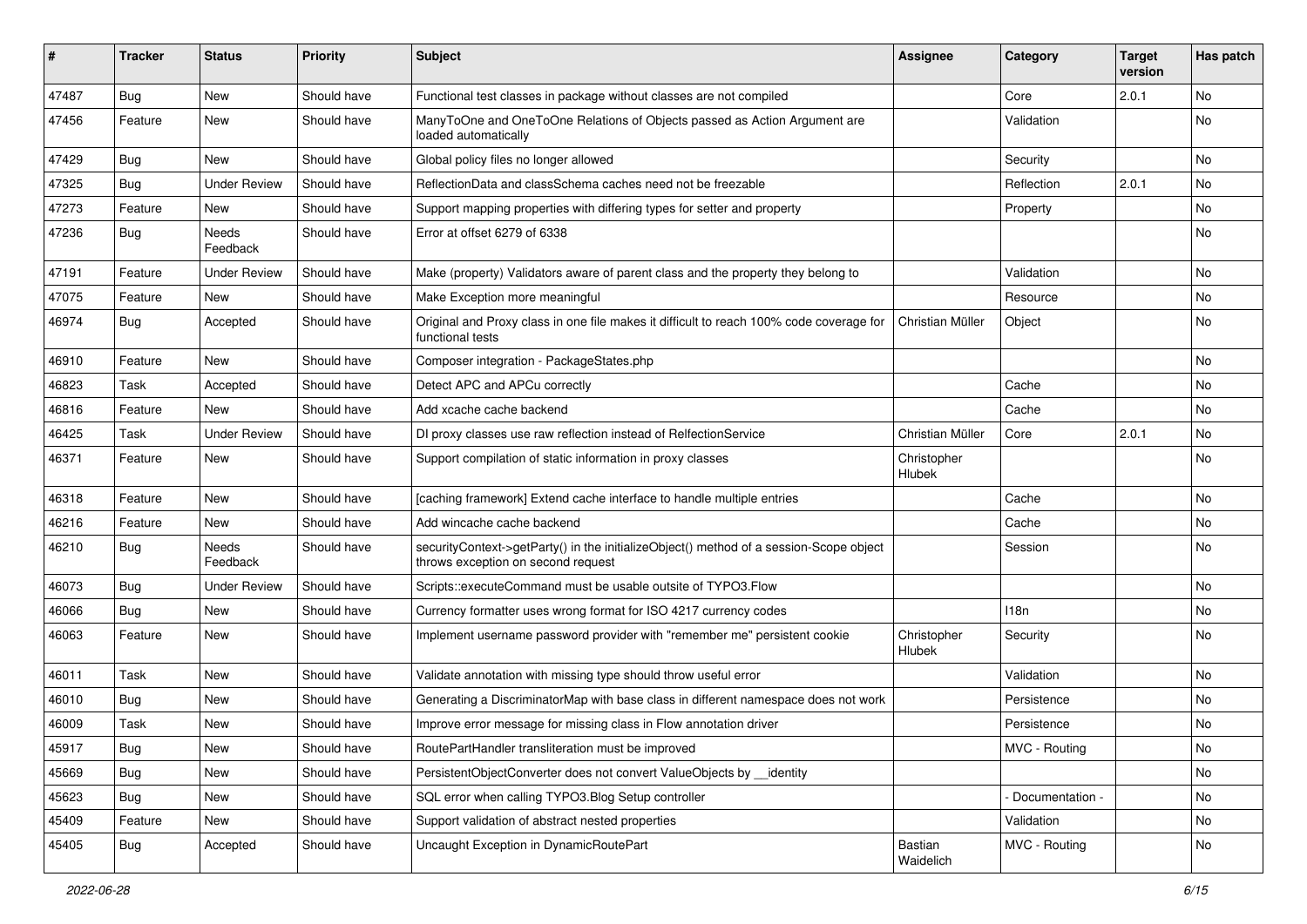| #     | <b>Tracker</b> | <b>Status</b>            | <b>Priority</b> | <b>Subject</b>                                                                             | <b>Assignee</b>        | Category         | <b>Target</b><br>version | Has patch      |
|-------|----------------|--------------------------|-----------------|--------------------------------------------------------------------------------------------|------------------------|------------------|--------------------------|----------------|
| 45272 | <b>Bug</b>     | <b>New</b>               | Should have     | Related Value Objects get deleted by default cascading                                     |                        |                  |                          | No             |
| 45103 | Feature        | New                      | Should have     | Make static resource URI generation available outside of Fluid                             |                        | Resource         |                          | No             |
| 45100 | Feature        | <b>Under Review</b>      | Should have     | RequestDispatchingAspect should check if entry point can handle current request            | Christopher<br>Hlubek  |                  |                          |                |
| 44891 | Feature        | <b>New</b>               | Should have     | Routes should be able to enforce http/https protocol                                       |                        | MVC - Routing    |                          | No             |
| 44712 | Task           | Accepted                 | Should have     | Decouple Argument-Building in the HTTP-Request-Constructor                                 |                        | Http             |                          | N <sub>o</sub> |
| 44563 | Feature        | <b>New</b>               | Should have     | Logged in users via HTTP Basic always get re-authenticated                                 |                        | Security         |                          | No             |
| 44542 | Task           | New                      | Should have     | Mention the risk of request Patterns regarding foreign package's Security Context<br>usage | Adrian Föder           | Documentation -  |                          | No             |
| 44396 | Task           | Accepted                 | Should have     | Move Doctrine ORM integration onto own namespace                                           | Karsten<br>Dambekalns  | Persistence      |                          | <b>No</b>      |
| 44375 | Task           | Accepted                 | Should have     | Make all persistence reads go through repositories                                         | Karsten<br>Dambekalns  | Persistence      |                          | <b>No</b>      |
| 44361 | Bug            | <b>New</b>               | Should have     | TYPO3\Flow\I18n\Formatter\DatetimeFormatter - caching DATETIME type                        |                        | 118 <sub>n</sub> | 2.0.1                    | No.            |
| 44244 | <b>Bug</b>     | <b>New</b>               | Should have     | defaultOrderings aren't applied on related objects                                         |                        | Persistence      |                          | <b>No</b>      |
| 44203 | <b>Bug</b>     | Needs<br>Feedback        | Should have     | Session implementation is still racy                                                       | Robert Lemke           | Session          | 2.0.1                    | No             |
| 44186 | Bug            | <b>New</b>               | Should have     | Request does not accept custom Content-Type                                                |                        | <b>MVC</b>       | 2.0.1                    | <b>No</b>      |
| 44185 | <b>Bug</b>     | <b>New</b>               | Should have     | XML body always need a root node                                                           |                        | <b>MVC</b>       | 2.0.1                    | N <sub>o</sub> |
| 44184 | Bug            | New                      | Should have     | Request arguments are not merged correctly for single object actions                       |                        | <b>MVC</b>       | 2.0.1                    | No             |
| 44148 | <b>Bug</b>     | <b>New</b>               | Should have     | Documentation for executeCommand() needs clarification                                     |                        |                  | 2.0.1                    | No.            |
| 44123 | Feature        | New                      | Should have     | Make the "Flow requires the PHP setting "date.timezone"" error more beautiful              |                        |                  |                          | No             |
| 43993 | Task           | New                      | Should have     | Warn when no migrations are found at all during doctrine: migrate                          |                        | Persistence      |                          | No             |
| 43967 | <b>Bug</b>     | <b>New</b>               | Should have     | Error in evaluating orphanRemoval in Flow Annotation driver                                |                        | Persistence      |                          | No.            |
| 43947 | Bug            | New                      | Should have     | Redirect to login after Session timeout                                                    |                        |                  |                          | No             |
| 43930 | Task           | <b>Needs</b><br>Feedback | Should have     | Remove canRender() completely?!                                                            | Sebastian<br>Kurfuerst |                  |                          | No.            |
| 43841 | Feature        | <b>New</b>               | Should have     | Add package support to validation errors                                                   |                        |                  |                          | No             |
| 43572 | Feature        | <b>New</b>               | Should have     | Uri should support manipulation of query arguments                                         |                        |                  |                          | No.            |
| 43541 | Bug            | New                      | Should have     | Incomplete classes path detection for PSR-0                                                |                        | Core             | 2.0.1                    | No             |
| 43192 | <b>Bug</b>     | Accepted                 | Should have     | findByIdentifier() for non-persisted objects not working for custom identifier properties  | Karsten<br>Dambekalns  | Persistence      |                          | No             |
| 43190 | Bug            | Accepted                 | Should have     | Misleading exception message for incompatible database structure                           | Karsten<br>Dambekalns  | Persistence      | 2.0.1                    | No             |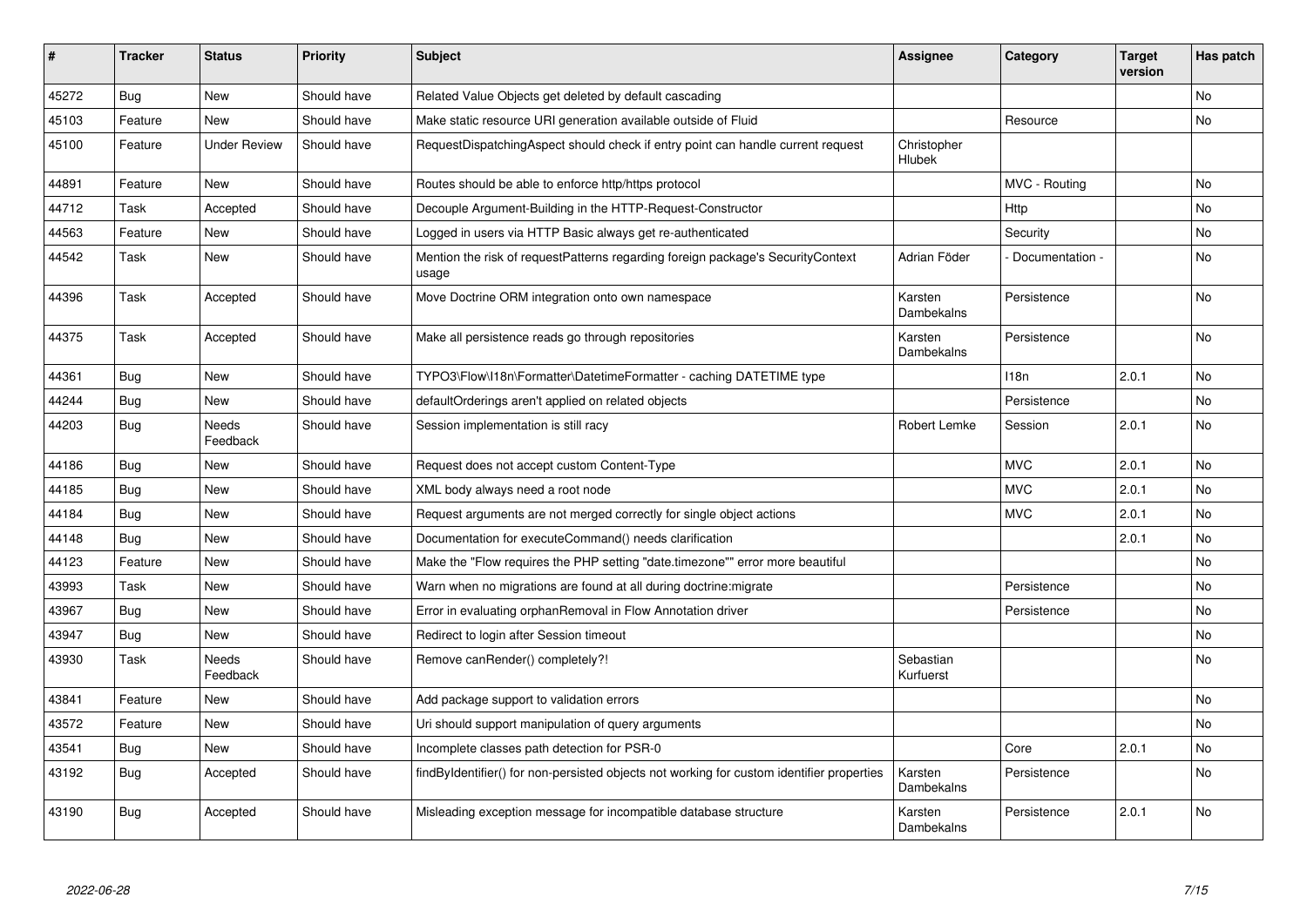| $\sharp$ | Tracker    | <b>Status</b>       | <b>Priority</b> | <b>Subject</b>                                                                                               | <b>Assignee</b>         | Category        | <b>Target</b><br>version | Has patch     |
|----------|------------|---------------------|-----------------|--------------------------------------------------------------------------------------------------------------|-------------------------|-----------------|--------------------------|---------------|
| 43082    | Feature    | Needs<br>Feedback   | Should have     | Add CLI support for scaffolding models, views, controller                                                    |                         |                 |                          | No            |
| 42888    | Bug        | Needs<br>Feedback   | Should have     | ResourceManager chokes on non existing files                                                                 |                         | Resource        |                          | No            |
| 42550    | Task       | <b>Under Review</b> | Should have     | Add top-level .htaccess to block everything but Web                                                          | Karsten<br>Dambekalns   |                 |                          | No            |
| 42465    | Task       | New                 | Should have     | Document i18n settings                                                                                       |                         | Documentation - | 2.0.1                    | No            |
| 41900    | Feature    | Accepted            | Should have     | Check for duplicate PSR-0 autoload namespaces                                                                | Christian Jul<br>Jensen | Package         |                          | No            |
| 41832    | Task       | New                 | Should have     | Improve error handling for incompatible packages                                                             | Christian Jul<br>Jensen | Package         |                          | No            |
| 41807    | Task       | <b>Under Review</b> | Should have     | Initialize the eventmanager in the EntityManagerInterface                                                    |                         | Persistence     |                          | No            |
| 41727    | Bug        | Accepted            | Should have     | @Flow\Identity and @ORM\InheritanceType("JOINED") can't be used together                                     | Karsten<br>Dambekalns   |                 |                          | No            |
| 41533    | Bug        | Needs<br>Feedback   | Should have     | Ignored object-validation in editAction when redirecting back from updateAction                              |                         |                 |                          | No            |
| 41420    | Feature    | New                 | Should have     | Support entity versioning                                                                                    |                         | Persistence     |                          | No            |
| 41414    | Task       | Needs<br>Feedback   | Should have     | Check packageKey naming / file structure below Packages/Vendor                                               |                         | Package         |                          | No            |
| 41029    | <b>Bug</b> | Accepted            | Should have     | Method security is also evaluating abstract classes                                                          | Karsten<br>Dambekalns   | Security        |                          | No            |
| 40824    | Bug        | Needs<br>Feedback   | Should have     | Modified action controller methods not detected properly                                                     | Andreas Förthner        |                 |                          | No            |
| 40802    | Bug        | Accepted            | Should have     | Documentation mistake (authentication)                                                                       | Karsten<br>Dambekalns   | Documentation   | 1.1.1                    | No            |
| 40410    | Bug        | Needs<br>Feedback   | Should have     | Exception when using Apc, Memcached of Redis cache backend for reflection status<br>and object configuration | Karsten<br>Dambekalns   | Cache           |                          | No            |
| 40283    | Bug        | New                 | Should have     | New constructor in grandparent class not called                                                              |                         | Object          |                          | No            |
| 39910    | Feature    | Accepted            | Should have     | Ability to query user based on roles                                                                         |                         | Security        |                          | No            |
| 39699    | Bug        | Accepted            | Should have     | SQL DDL for TYPO3\FLOW3\Cache\Backend\PdoBackend                                                             | Karsten<br>Dambekalns   | Cache           |                          | No            |
| 39674    | Bug        | New                 | Should have     | \TYPO3\FLOW3\var_dump behaves weird in controller actions doing return                                       |                         | <b>MVC</b>      |                          | No            |
| 39609    | Feature    | Accepted            | Should have     | <b>Migration Version</b>                                                                                     | Karsten<br>Dambekalns   | - Migrations -  |                          | No            |
| 39414    | Bug        | New                 | Should have     | Security Documentation                                                                                       |                         | Documentation - |                          | No            |
| 39253    | Feature    | Accepted            | Should have     | Remove mirroring mode option and code                                                                        | Karsten<br>Dambekalns   | Resource        |                          | No            |
| 39096    | Bug        | New                 | Should have     | Unnecessary compile invoked in non production context?                                                       |                         | Core            | 2.0.1                    | $\mathsf{No}$ |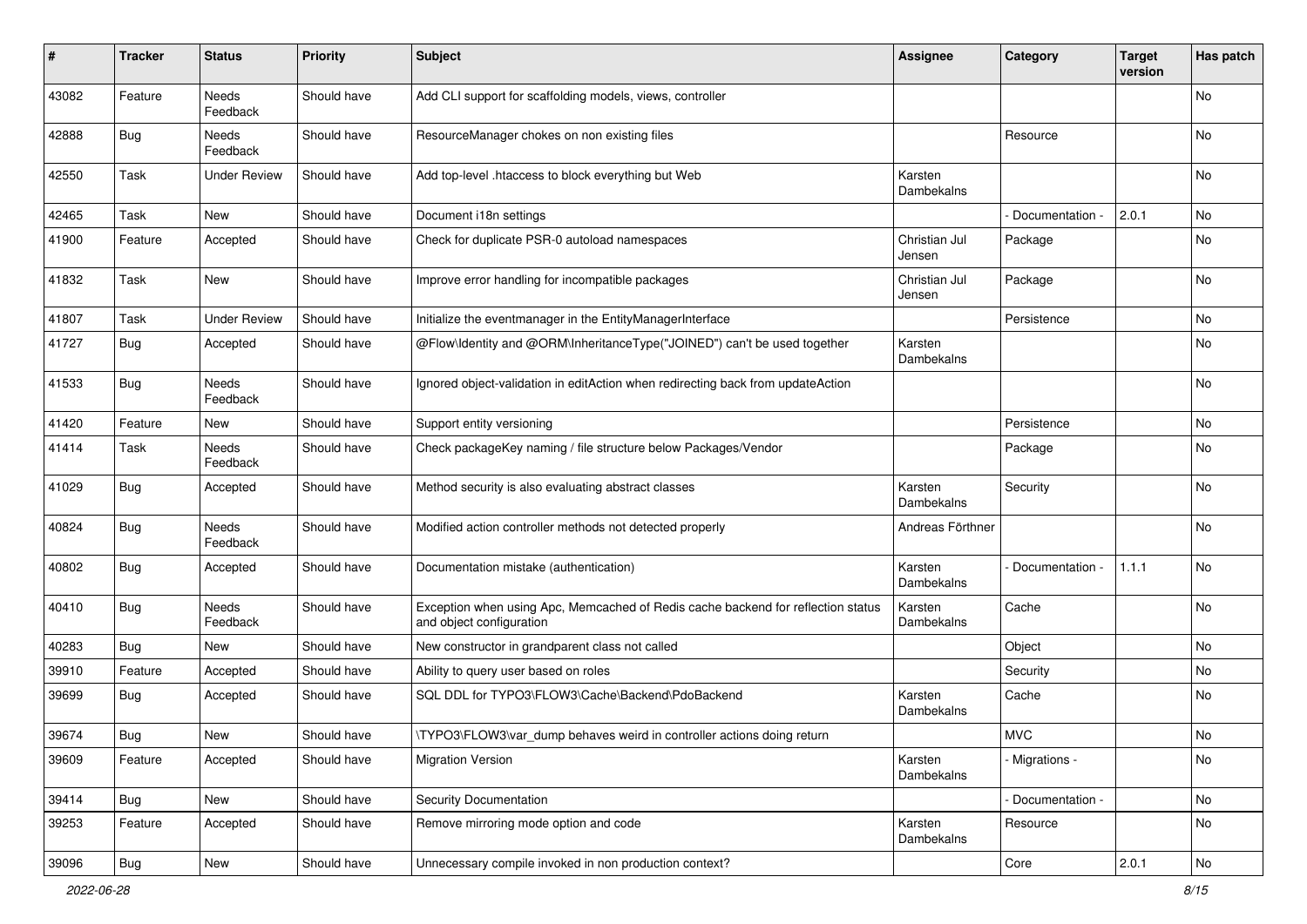| ∦     | <b>Tracker</b> | <b>Status</b>       | <b>Priority</b> | <b>Subject</b>                                                                                            | <b>Assignee</b>        | Category        | <b>Target</b><br>version | Has patch |
|-------|----------------|---------------------|-----------------|-----------------------------------------------------------------------------------------------------------|------------------------|-----------------|--------------------------|-----------|
| 39088 | Feature        | New                 | Should have     | Add a sgnalslot before compilation                                                                        |                        | Core            |                          | No        |
| 38216 | <b>Bug</b>     | Needs<br>Feedback   | Should have     | Static method calls in reflected classes refer to _Original class                                         |                        |                 |                          | No        |
| 38038 | Task           | Accepted            | Should have     | Proofread FLOW3 manual                                                                                    | Ryan J. Peterson       | Documentation - |                          | <b>No</b> |
| 38004 | <b>Bug</b>     | Accepted            | Should have     | Missing CheatSheet folder for Getting Started manual                                                      | Karsten<br>Dambekalns  | Documentation - | 1.1.1                    | No        |
| 37846 | Feature        | New                 | Should have     | Should be able to declare more than one controllerObjectName per requestPatterns                          |                        | Security        |                          | No        |
| 37564 | <b>Bug</b>     | New                 | Should have     | Validation of Parent Object containing properties of type ManyToOne and<br>ManyToMany to same Target      |                        | Validation      |                          | <b>No</b> |
| 37405 | Feature        | <b>Under Review</b> | Should have     | When changing a property wich is used in routing the Link-VH should direkt to the<br>new properties value |                        | MVC - Routing   |                          | <b>No</b> |
| 37373 | Feature        | <b>Under Review</b> | Should have     | Make annotation overrides / "injection" via Objects.yaml possible                                         | Marc Neuhaus           | Configuration   |                          | No        |
| 37372 | Feature        | Accepted            | Should have     | Inheritance in ORM should be configured automatically                                                     | Karsten<br>Dambekalns  | Persistence     |                          | <b>No</b> |
| 37354 | <b>Bug</b>     | Accepted            | Should have     | Do not apply generateValueHash() and generateUuid() if custom identifier is used                          | Karsten<br>Dambekalns  | Persistence     |                          | <b>No</b> |
| 37316 | <b>Bug</b>     | New                 | Should have     | Use findBestMatchingLocale instead of getDefaultLocale?                                                   |                        | Validation      |                          | <b>No</b> |
| 37302 | <b>Bug</b>     | Needs<br>Feedback   | Should have     | NumberValidator                                                                                           | Carsten Bleicker       | Validation      |                          | No        |
| 37292 | <b>Bug</b>     | <b>Under Review</b> | Should have     | PropertyMappingConfiguration::mapUnknownProperties is not passed down to<br>Subconfiguration              | Sebastian<br>Kurfuerst | Property        |                          | Yes       |
| 37279 | Feature        | New                 | Should have     | <b>Request PropertyMapping</b>                                                                            |                        | Property        |                          | No        |
| 36955 | Feature        | <b>New</b>          | Should have     | Add type filter to var_dump()                                                                             |                        | Error           |                          | <b>No</b> |
| 36840 | Task           | Accepted            | Should have     | Improve exception for wrong locales                                                                       | Karsten<br>Dambekalns  | 118n            |                          | No        |
| 36804 | <b>Bug</b>     | New                 | Should have     | Orphaned entities within aggregates are not removed                                                       |                        | Persistence     |                          | No        |
| 36800 | Task           | Accepted            | Should have     | Streamline Resource object API                                                                            | Robert Lemke           | Resource        |                          | No        |
| 36715 | Feature        | Accepted            | Should have     | Make simultaneous use of multiple persistence backends possible                                           | Karsten<br>Dambekalns  | Persistence     |                          | No        |
| 36634 | <b>Bug</b>     | New                 | Should have     | Reconstituted entities do not have their properties set when initializeObject() is called                 |                        |                 |                          | No        |
| 36633 | <b>Bug</b>     | New                 | Should have     | Reconstituted entities should not have the FLOW3_Persistence_clone property set                           |                        |                 |                          | No        |
| 36510 | Feature        | New                 | Should have     | Firewall Redirect?                                                                                        |                        |                 |                          | No        |
| 36509 | Feature        | New                 | Should have     | redirectToUri to an uri with acl forces a 403 because of missing csrf token.                              |                        |                 |                          | No        |
| 36508 | Bug            | New                 | Should have     | AuthenticationProvider Request Patterns                                                                   |                        | Security        |                          | No        |
| 36495 | <b>Bug</b>     | New                 | Should have     | HTTP Response is sent before persistence preventing Exceptions to be displayed on<br>redirect             |                        | Persistence     |                          | No        |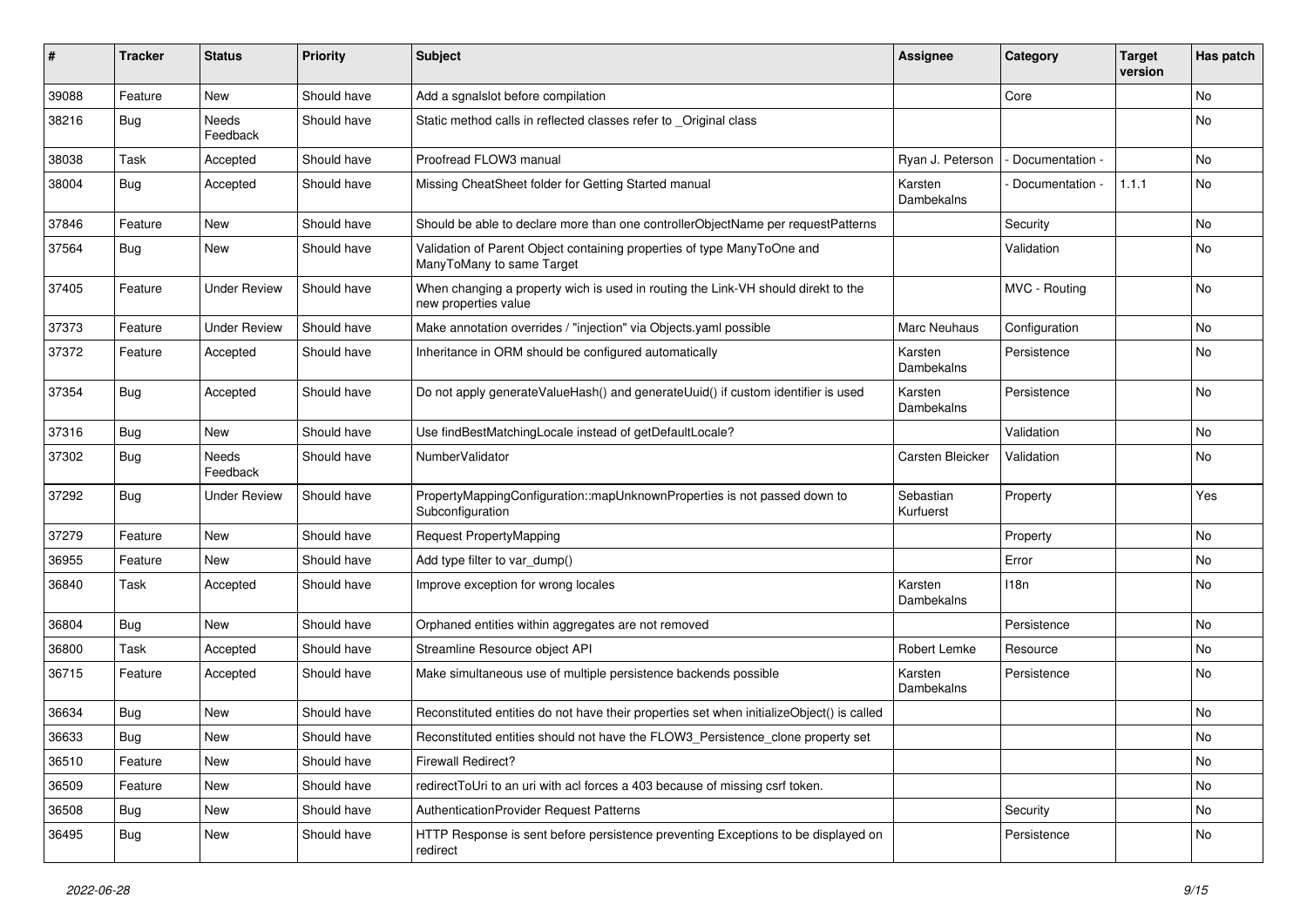| ∦     | <b>Tracker</b>   | <b>Status</b>       | <b>Priority</b> | <b>Subject</b>                                                                  | <b>Assignee</b>       | Category    | <b>Target</b><br>version | Has patch |
|-------|------------------|---------------------|-----------------|---------------------------------------------------------------------------------|-----------------------|-------------|--------------------------|-----------|
| 35970 | Task             | New                 | Should have     | Improve performance of Utility/Arrays::integerExplode by using array_map        |                       |             |                          | No        |
| 35783 | Feature          | New                 | Should have     | Lifecycle method after property mapping                                         |                       | Object      |                          | No        |
| 35781 | Feature          | New                 | Should have     | Model validation                                                                |                       | Validation  |                          | No        |
| 35709 | Task             | <b>New</b>          | Should have     | Implement global Command aliases                                                |                       | Cli         |                          | <b>No</b> |
| 35083 | <b>Bug</b>       | New                 | Should have     | involving Security Context in Widget's __wakeup situation leads to an exception |                       | Object      |                          | No        |
| 35030 | Feature          | <b>Under Review</b> | Should have     | Dynamic locale detection                                                        | Karsten<br>Dambekalns | 118n        |                          | No        |
| 34816 | Feature          | New                 | Should have     | Long text encryption                                                            |                       | Security    |                          | <b>No</b> |
| 34674 | Feature          | Accepted            | Should have     | NotFoundView is not injected in ActionController                                | Robert Lemke          | <b>MVC</b>  |                          | No        |
| 34404 | <b>Bug</b>       | New                 | Should have     | JsonView transformObject does not respect_descendAll configuration              |                       |             |                          | No        |
| 34134 | <b>Bug</b>       | Needs<br>Feedback   | Should have     | PropertyMapper throws unnecessary exception                                     | Christian Müller      | Property    |                          | Yes       |
| 33937 | Feature          | Accepted            | Should have     | Convenience method to resolve public "resource://" paths                        | Karsten<br>Dambekalns | Resource    |                          | <b>No</b> |
| 33710 | Feature          | New                 | Should have     | Configuration based on Domain                                                   |                       |             |                          | No        |
| 33587 | Feature          | New                 | Should have     | Automatically remove unused Resources                                           |                       | Resource    |                          | No        |
| 33465 | <b>Bug</b>       | New                 | Should have     | Some vital commands to recover the system fail when recovery is needed          |                       | Command     |                          | No        |
| 33293 | <b>Bug</b>       | <b>New</b>          | Should have     | Injection to private variable results in injection of the the wrong class       |                       |             |                          | No        |
| 33258 | Major<br>Feature | Accepted            | Should have     | Implement support for Assetic                                                   |                       |             |                          | <b>No</b> |
| 33078 | <b>Bug</b>       | New                 | Should have     | No Redirect to Login                                                            |                       | Security    |                          | No        |
| 33069 | Task             | New                 | Should have     | Make command output sparse, implement generic verbose switch                    |                       | Command     |                          | <b>No</b> |
| 33018 | Feature          | New                 | Should have     | Translator should support override of labels from other packages                |                       | 118n        |                          | No        |
| 32985 | Feature          | New                 | Should have     | Implement Processing Rules when merging numerically-indexed arrays              |                       | Utility     |                          | No        |
| 32607 | Feature          | Needs<br>Feedback   | Should have     | Export localized strings for JS consumption                                     | Karsten<br>Dambekalns | 118n        |                          | No        |
| 32574 | <b>Bug</b>       | Accepted            | Should have     | FLOW3 enters fork bombs when using cgi-fcgi vs cli                              | Karsten<br>Dambekalns | Core        |                          | <b>No</b> |
| 32294 | Feature          | New                 | Should have     | Lazy initialization of loggers                                                  |                       |             |                          | No        |
| 32106 | Feature          | Accepted            | Should have     | Support for Object source in PropertyMapper                                     |                       | Property    |                          | Yes       |
| 31262 | Feature          | New                 | Should have     | Named arguments in Objects.yaml for constructor arguments                       |                       | Object      |                          | No        |
| 31261 | Feature          | New                 | Should have     | Virtual objects - generate proxy classes for interfaces                         |                       | Object      |                          | No        |
| 31002 | Bug              | New                 | Should have     | Generated __sleep method handles static properties as members.                  |                       | Reflection  |                          |           |
| 30933 | Feature          | Needs<br>Feedback   | Should have     | Check for unique constraints on add()                                           | Karsten<br>Dambekalns | Persistence |                          | No        |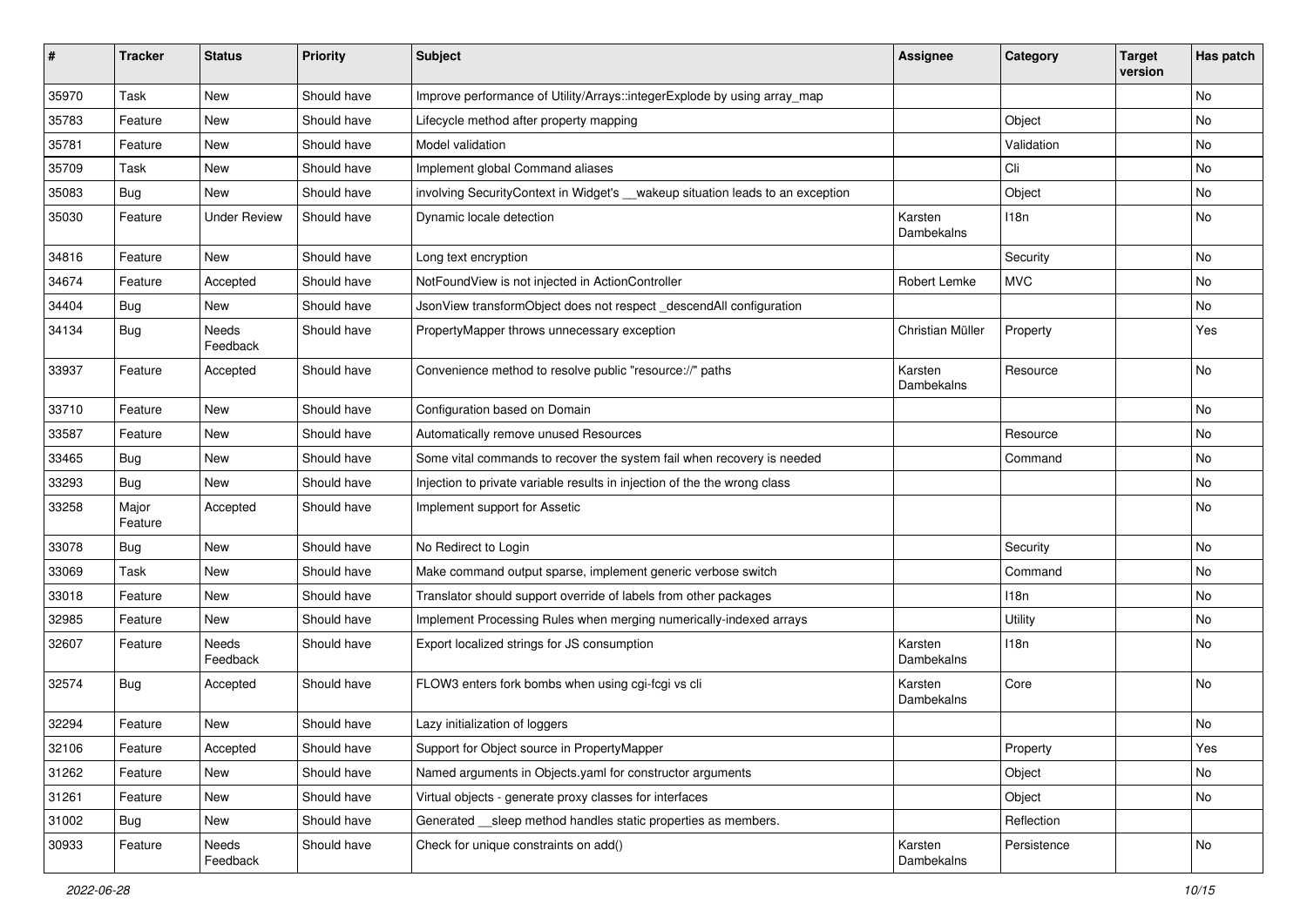| $\sharp$ | <b>Tracker</b> | <b>Status</b>            | <b>Priority</b> | <b>Subject</b>                                                                         | <b>Assignee</b>       | Category         | <b>Target</b><br>version | Has patch |
|----------|----------------|--------------------------|-----------------|----------------------------------------------------------------------------------------|-----------------------|------------------|--------------------------|-----------|
| 30890    | Feature        | Accepted                 | Should have     | Developer Toolbar                                                                      | Christian Müller      | <b>MVC</b>       |                          | <b>No</b> |
| 30428    | Feature        | <b>New</b>               | Should have     | Cloning of request arguments                                                           |                       | <b>MVC</b>       |                          |           |
| 30425    | Bug            | <b>New</b>               | Should have     | New methods are not updated in Policies during Development                             |                       | Security         |                          |           |
| 30423    | Feature        | <b>New</b>               | Should have     | Rendering template of other action without forward                                     |                       | <b>MVC</b>       |                          | <b>No</b> |
| 30418    | Feature        | <b>New</b>               | Should have     | Package bootstrapping following dependencies                                           |                       | Core             |                          |           |
| 30258    | Feature        | <b>New</b>               | Should have     | Support optional package dependencies                                                  |                       |                  |                          |           |
| 29972    | Feature        | <b>Under Review</b>      | Should have     | Configurable Redirects                                                                 | <b>Tim Kandel</b>     | MVC - Routing    |                          | <b>No</b> |
| 29476    | Feature        | New                      | Should have     | Provider rendering time and query count for request                                    |                       |                  |                          |           |
| 29425    | <b>Bug</b>     | <b>New</b>               | Should have     | Deletion of a blog post with resources fails with FK constraint error                  |                       | Persistence      |                          |           |
| 29387    | Feature        | Needs<br>Feedback        | Should have     | A token with wrong credentials should throw an exception                               | Andreas Förthner      | Security         |                          |           |
| 29258    | Feature        | Needs<br>Feedback        | Should have     | Provide a way to override classes by environment                                       |                       |                  |                          | <b>No</b> |
| 29202    | Task           | <b>New</b>               | Should have     | Provide a Cherokee Server Configuration for FLOW3                                      |                       | Documentation -  |                          |           |
| 28399    | Feature        | Needs<br>Feedback        | Should have     | Validation message and code should be configurable for bundled validators              |                       | Validation       |                          | <b>No</b> |
| 28319    | <b>Bug</b>     | Needs<br>Feedback        | Should have     | Access denied will be logged at the wrong location in nested calls                     |                       | Security         |                          | No        |
| 28231    | Feature        | <b>New</b>               | Should have     | Allow output to STDERR for CLI Response                                                |                       | <b>MVC</b>       |                          |           |
| 28136    | Feature        | New                      | Should have     | HTTP Semantics for Transactions and more                                               |                       | Persistence      |                          | <b>No</b> |
| 28074    | Feature        | <b>Needs</b><br>Feedback | Should have     | Provide a shell script that installs Phoenix or FLOW3 from git                         | Markus Bucher         |                  |                          | <b>No</b> |
| 28052    | Feature        | On Hold                  | Should have     | Possibility to enable or disable accounts                                              | Julian Kleinhans      | Security         |                          | <b>No</b> |
| 28016    | <b>Bug</b>     | Needs<br>Feedback        | Should have     | Cascade remove of cleared ArrayCollection                                              | Karsten<br>Dambekalns | Persistence      |                          | No        |
| 27721    | Bug            | <b>Needs</b><br>Feedback | Should have     | Permissions of uploaded resources not correct                                          | Karsten<br>Dambekalns | Resource         |                          | <b>No</b> |
| 27322    | Feature        | On Hold                  | Should have     | Add support for Appserver-in-PHP, which could result in much faster executions.        | Christopher<br>Hlubek |                  |                          | No        |
| 27088    | Bug            | On Hold                  | Should have     | initializeObject() is called too early when reconstructing entities                    |                       | Object           |                          | <b>No</b> |
| 27045    | Bug            | <b>New</b>               | Should have     | Introduced properties are not available in the reflection service during a compile run |                       | <b>AOP</b>       |                          |           |
| 26986    | Feature        | Accepted                 | Should have     | Debug toolbar                                                                          | Christian Müller      |                  |                          | <b>No</b> |
| 26943    | Feature        | Needs<br>Feedback        | Should have     | Add i18n support to domain models                                                      | Karsten<br>Dambekalns | 118 <sub>n</sub> |                          | <b>No</b> |
| 26767    | Feature        | <b>New</b>               | Should have     | Reflection method to get a method return type and documentation                        |                       | Reflection       |                          |           |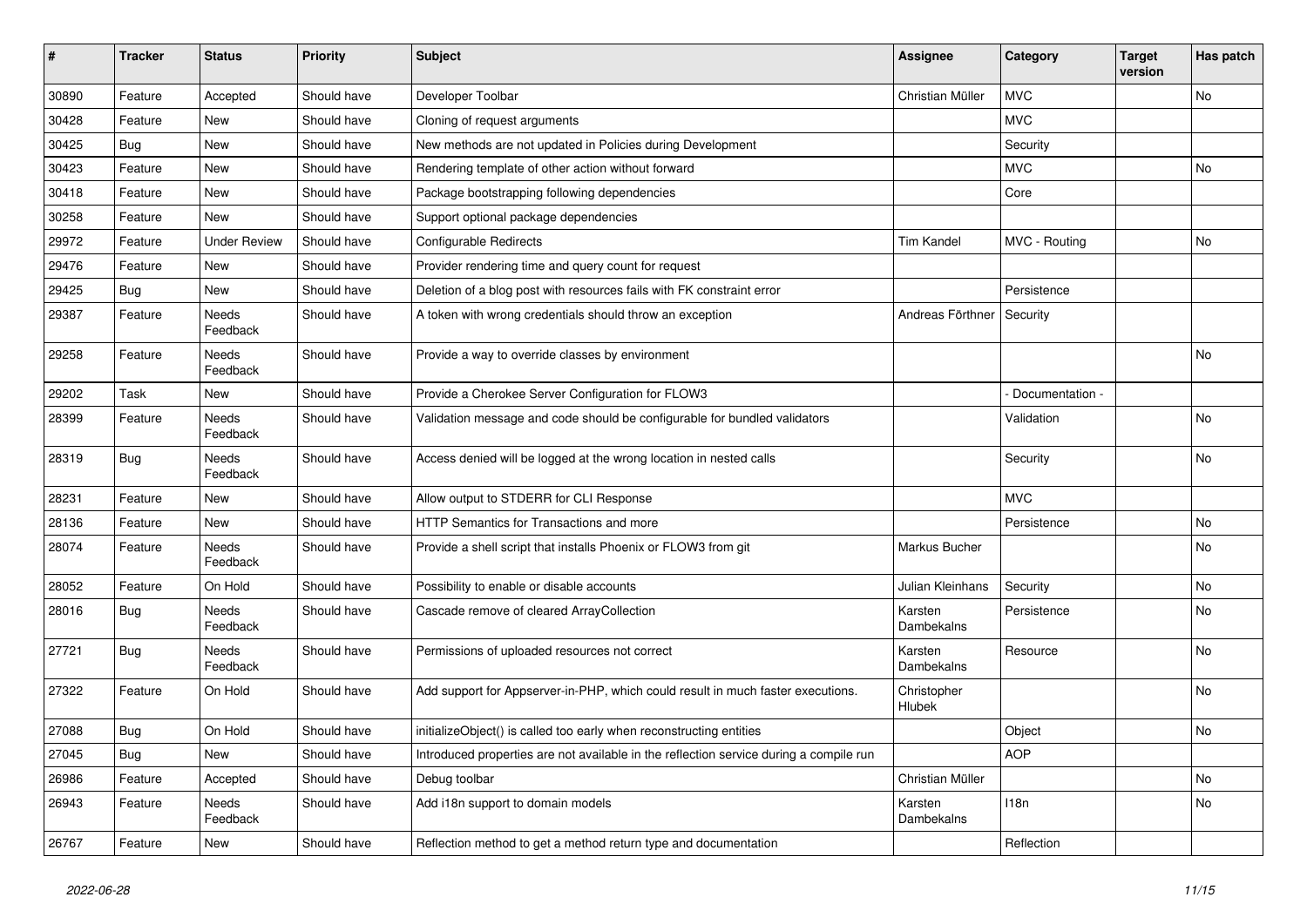| #     | <b>Tracker</b>   | <b>Status</b>     | <b>Priority</b> | <b>Subject</b>                                                                                | Assignee              | Category         | <b>Target</b><br>version | Has patch |
|-------|------------------|-------------------|-----------------|-----------------------------------------------------------------------------------------------|-----------------------|------------------|--------------------------|-----------|
| 26765 | Feature          | Accepted          | Should have     | Support class schema features for every reflected class                                       | Karsten<br>Dambekalns | Reflection       |                          | No        |
| 26745 | Feature          | New               | Should have     | MVC should know about entities lying in the session                                           |                       | <b>MVC</b>       |                          | No        |
| 25988 | Bug              | <b>New</b>        | Should have     | Useless proxies are built for some classes                                                    |                       | Object           |                          |           |
| 25907 | Task             | New               | Should have     | Referrer should only contain the URI of the previous request                                  |                       | <b>MVC</b>       |                          |           |
| 13559 | <b>Bug</b>       | Accepted          | Should have     | ObjectSerializer failes with persistent objects within arrays                                 | Karsten<br>Dambekalns | Persistence      |                          | No        |
| 9968  | Feature          | <b>New</b>        | Should have     | Promote security publishing configuration automatically when persisting models                | Andreas Förthner      | Security         |                          |           |
| 9861  | Feature          | Needs<br>Feedback | Should have     | Leave logging up and running as long as possible                                              |                       | Log              |                          | No        |
| 9537  | Feature          | New               | Should have     | Query criterions should be able to compare whole objects                                      |                       | Persistence      |                          |           |
| 9313  | Feature          | New               | Should have     | Support for currencies                                                                        |                       | 118 <sub>n</sub> |                          | No        |
| 8464  | Feature          | New               | Should have     | Write settings using the ConfigurationManager                                                 |                       | Configuration    |                          | No        |
| 8463  | Feature          | New               | Should have     | Check security policy for objects reconstituted in the session scope                          |                       | Security         |                          |           |
| 8462  | Feature          | New               | Should have     | Check subobjects in query rewriting                                                           |                       | Security         |                          |           |
| 6712  | Feature          | Accepted          | Should have     | Implement mixin support                                                                       | Robert Lemke          | <b>AOP</b>       |                          |           |
| 6178  | Feature          | New               | Should have     | Implement FileType and FileSize validators                                                    |                       | Validation       |                          |           |
| 5774  | Feature          | New               | Should have     | Package Manager should clear all cache entries tagged with %PACKAGE%                          |                       | Package          |                          |           |
| 5442  | Feature          | New               | Should have     | Destroy session / logout user on deleting an account                                          | Andreas Förthner      | Security         |                          |           |
| 4146  | Feature          | Accepted          | Should have     | Support typed parameters for validation                                                       | Karsten<br>Dambekalns | Validation       |                          |           |
| 3728  | Feature          | <b>New</b>        | Should have     | Support arrays of objects as controller arguments                                             |                       | <b>MVC</b>       |                          |           |
| 3621  | Feature          | New               | Should have     | Implement dynamic firewall filter registration                                                | Andreas Förthner      | Security         |                          |           |
| 3619  | Feature          | New               | Should have     | Implement System Policy Support/System Security                                               | Andreas Förthner      | Security         |                          |           |
| 3588  | Feature          | Accepted          | Should have     | Support value objects in the Object Factory                                                   | Robert Lemke          | Object           |                          |           |
| 3585  | Major<br>Feature | New               | Should have     | Implement support for value objects                                                           |                       |                  |                          | No        |
| 3312  | Feature          | Needs<br>Feedback | Should have     | Allow for easy logging by annotations                                                         | Robert Lemke          | Log              |                          |           |
| 3306  | Feature          | Accepted          | Should have     | Flush routes cache automatically on class file modifications                                  | Robert Lemke          | <b>MVC</b>       |                          |           |
| 3153  | Feature          | New               | Should have     | Support of action based filter rules defined by annotation.                                   |                       | <b>MVC</b>       |                          |           |
| 2817  | Feature          | Needs<br>Feedback | Should have     | Provide safeguard for preventing multiple submits of a form                                   |                       | <b>MVC</b>       |                          | No        |
| 1856  | Feature          | New               | Should have     | The Package Manager checks dependencies between packages on each activation /<br>deactivation | Christopher<br>Hlubek | Package          |                          |           |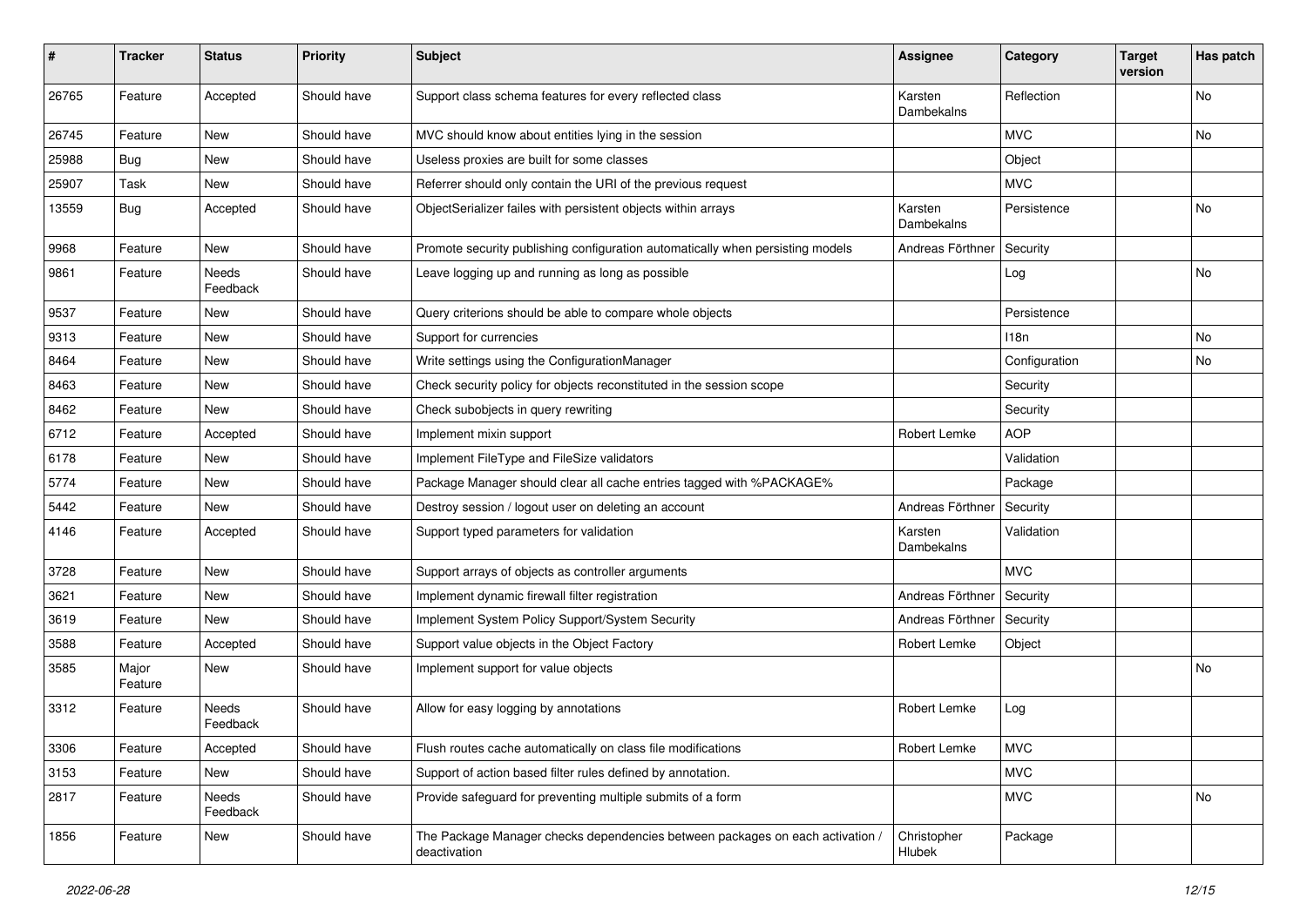| ∦     | <b>Tracker</b> | <b>Status</b>       | <b>Priority</b> | <b>Subject</b>                                                                                          | <b>Assignee</b>      | Category                         | <b>Target</b><br>version | Has patch |
|-------|----------------|---------------------|-----------------|---------------------------------------------------------------------------------------------------------|----------------------|----------------------------------|--------------------------|-----------|
| 890   | Feature        | New                 | Should have     | Add priority for advice chains                                                                          | Robert Lemke         | <b>AOP</b>                       |                          |           |
| 59878 | Bug            | New                 | Must have       | TYPO3\Flow\Core\Booting\Exception\SubProcessException thrown in file Scripts.php                        |                      | Error Handler<br>Report -        | 1.1.1                    | No        |
| 58975 | Bug            | <b>New</b>          | Must have       | Fix command for Linux in Qucikstart documentation                                                       |                      | Documentation -                  |                          | <b>No</b> |
| 58894 | <b>Bug</b>     | New                 | Must have       | MySQL max key length exceeded during Neos setup                                                         |                      | <b>Error Handler</b><br>Report - | 2.x                      | No        |
| 58622 | Feature        | New                 | Must have       | Clearer Exception: Array to string conversion                                                           |                      | Core                             |                          | No        |
| 58494 | <b>Bug</b>     | Needs<br>Feedback   | Must have       | Inifinite redirects if index.php presents in URI                                                        | Bastian<br>Waidelich | MVC - Routing                    |                          | No        |
| 57541 | <b>Bug</b>     | <b>Under Review</b> | Must have       | Content Security: operands work intrinsically differently in Rewrite and Manual check                   |                      | Security                         |                          | <b>No</b> |
| 56856 | <b>Bug</b>     | <b>Under Review</b> | Must have       | <b>Fix StandardView Template</b>                                                                        |                      |                                  |                          | No        |
| 56744 | Feature        | <b>New</b>          | Must have       | stay logged in                                                                                          |                      |                                  |                          | No        |
| 56639 | Feature        | New                 | Must have       | Implement "getPrivateStorageUriByResource()" for recieving (image-) file URIs                           | Robert Lemke         |                                  | 2.x                      |           |
| 56601 | Bug            | <b>Under Review</b> | Must have       | PersistenceManager wrong handling of ORM\ld                                                             |                      |                                  |                          | <b>No</b> |
| 56544 | <b>Bug</b>     | New                 | Must have       | FLOW Exception on tar package inclusion via composer                                                    |                      | Core                             |                          | No        |
| 55937 | <b>Bug</b>     | New                 | Must have       | FlashMessage queue is lost                                                                              |                      | Session                          |                          | No        |
| 55870 | Feature        | New                 | Must have       | Enhance f:form.textfield or add a f:form.datefield VH with enhanced validation and<br>propertymapping   | Christian Müller     |                                  |                          | No        |
| 54549 | Bug            | New                 | Must have       | PackageManager::createPackage is incompatible to PackageManagerInterface                                |                      |                                  |                          | No        |
| 54451 | Bug            | <b>New</b>          | Must have       | No functionality at Apache environments with suexec                                                     |                      |                                  |                          | No        |
| 54046 | <b>Bug</b>     | New                 | Must have       | Removal of ValueObjects from a ManyToMany relationship is not possible                                  |                      | Persistence                      | 2.1                      | No        |
| 51809 | <b>Bug</b>     | <b>Under Review</b> | Must have       | Commit "[BUGFIX] Published resources don't support symlinks" produces an fatal<br>error on Windows      | Adrian Föder         | Core                             | 2.0.1                    | <b>No</b> |
| 51120 | Bug            | <b>New</b>          | Must have       | \TYPO3\Flow\Core\Booting::buildSubprocessCommand - wrong command if passed<br>more than one parameters  |                      | Core                             |                          | <b>No</b> |
| 50115 | Feature        | <b>Under Review</b> | Must have       | During the policy loading, we need to take care if class exist                                          | Dominique Feyer      | Security                         |                          | Yes       |
| 49423 | Bug            | New                 | Must have       | Role name and packageKey are not accessible                                                             |                      |                                  |                          | No        |
| 49373 | <b>Bug</b>     | New                 | Must have       | Methods policy with key "Controllers" is ignored                                                        |                      | Security                         |                          | No        |
| 48898 | Bug            | New                 | Must have       | configuration for roles fails if one of Policy yaml files contain empty "roles array"                   | Christian Müller     | Security                         | 2.0.1                    | No        |
| 48093 | <b>Bug</b>     | New                 | Must have       | AbstractCompositeValidators memory consumption continuously grow                                        |                      | Validation                       | 2.0.1                    | Yes       |
| 47331 | <b>Bug</b>     | Accepted            | Must have       | ObjectManager shutdown with Dependency Injection Proxy causes fatal errors                              |                      | Object                           | 2.0.1                    | No        |
| 47073 | <b>Bug</b>     | New                 | Must have       | Cookie causes Error after Update                                                                        |                      | Http                             |                          | No        |
| 46716 | <b>Bug</b>     | New                 | Must have       | Empty class names in DependencyInjection proxy code when using Caches /<br>Factory-created dependencies |                      | Object                           | 2.0.1                    | No        |
| 46689 | i Bug          | New                 | Must have       | The new ClassLoader swallows Fatal Errors                                                               | Marc Neuhaus         |                                  |                          | No        |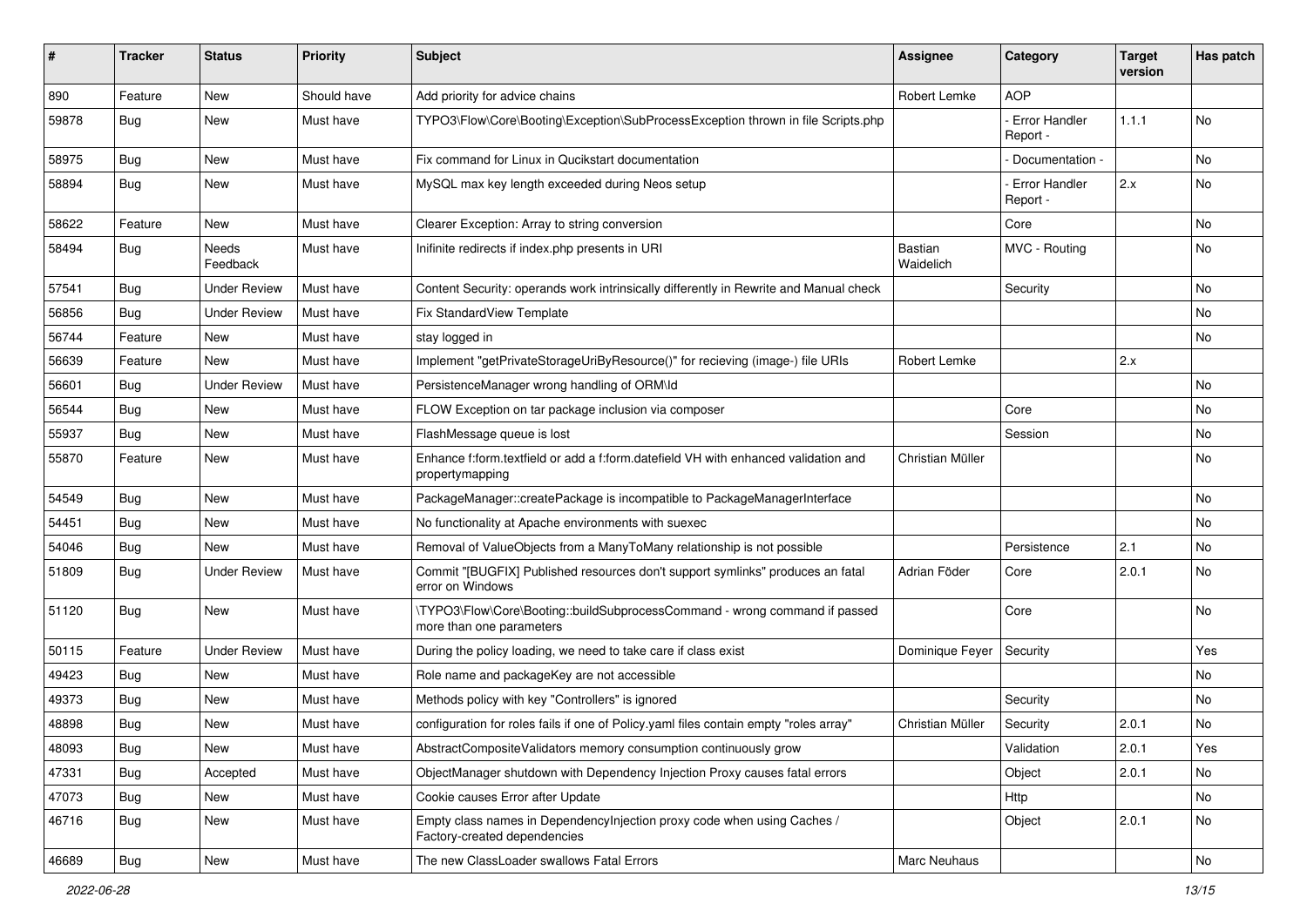| ∦     | <b>Tracker</b> | <b>Status</b>       | <b>Priority</b> | <b>Subject</b>                                                                                                       | <b>Assignee</b>       | Category        | <b>Target</b><br>version | Has patch |
|-------|----------------|---------------------|-----------------|----------------------------------------------------------------------------------------------------------------------|-----------------------|-----------------|--------------------------|-----------|
| 46120 | Bug            | New                 | Must have       | Important step missing in the installation chapter                                                                   |                       | Documentation - |                          | <b>No</b> |
| 46097 | <b>Bug</b>     | <b>New</b>          | Must have       | Logged in user gets session of an other logged in user                                                               | Robert Lemke          | Session         |                          | No.       |
| 45253 | Task           | Accepted            | Must have       | Throw exception in PointcutMethodNameFilter if given method's argument does not<br>match the actual method signature | Christian Müller      | Security        |                          | No        |
| 45249 | Bug            | <b>New</b>          | Must have       | Update composer project-create command listing                                                                       |                       | Documentation - |                          | <b>No</b> |
| 45041 | <b>Bug</b>     | <b>New</b>          | Must have       | Set file permissions doesnt work                                                                                     |                       | Command         | 2.0.1                    | <b>No</b> |
| 44738 | Feature        | New                 | Must have       | Re-Validation of argument's custom validators                                                                        |                       | Validation      |                          | No        |
| 44314 | Task           | Accepted            | Must have       | slightly file permissions for /Configuration/* and /Data/Persistent/EncryptionKey                                    | Karsten<br>Dambekalns | Security        |                          | No        |
| 43621 | Bug            | <b>Under Review</b> | Must have       | Composer installer overwrites Settings.yaml.example                                                                  | Karsten<br>Dambekalns |                 |                          | <b>No</b> |
| 42606 | Bug            | <b>New</b>          | Must have       | Content Security with nested objects                                                                                 |                       | Security        |                          | No        |
| 42601 | <b>Bug</b>     | <b>Under Review</b> | Must have       | Content Security: QOM rewriting is omitted if used in certain cases in an Action<br>Controller                       | Robert Lemke          | Security        | 2.0.1                    | <b>No</b> |
| 42520 | Bug            | <b>New</b>          | Must have       | Cache must be flushed globally for package state changes                                                             |                       | Core            |                          | <b>No</b> |
| 42101 | <b>Bug</b>     | New                 | Must have       | Proxyclasses are not rebuild in Development context unless cache is empty                                            |                       | Object          | 2.0.1                    | No        |
| 41496 | Bug            | <b>New</b>          | Must have       | Upload identical Resources, deleting fails                                                                           |                       | Resource        |                          | <b>No</b> |
| 41148 | Bug            | New                 | Must have       | Converting of ValueObjects                                                                                           |                       |                 |                          | No        |
| 40854 | Task           | New                 | Must have       | Update security documentation (authentication in 1.2)                                                                |                       | Documentation - | 2.0.1                    | No        |
| 40555 | Feature        | Accepted            | Must have       | Missing command arguments parameter in Core\Booting\Scripts::executeCommand()                                        | Karsten<br>Dambekalns | Core            |                          | Yes       |
| 39791 | <b>Bug</b>     | New                 | Must have       | Reflection data of old aspect is not removed                                                                         |                       | Reflection      | 1.1.1                    | No        |
| 38980 | Bug            | New                 | Must have       | ActionController: behavior of required arguments is not consistent                                                   |                       | Validation      |                          | No        |
| 38065 | Feature        | New                 | Must have       | Implement content security for DQL queries                                                                           | Andreas Förthner      | Security        |                          | No        |
| 37571 | Bug            | New                 | Must have       | Inherited proxies fail when implementing clone                                                                       |                       | <b>AOP</b>      |                          | No        |
| 37473 | <b>Bug</b>     | <b>New</b>          | Must have       | Subsequent Exceptions related to Doctrine Entity Manager makes it snap shut                                          |                       | - Testing -     |                          | No.       |
| 37352 | Bug            | <b>Under Review</b> | Must have       | generateValueHash() should use getIdentifierByObject()                                                               | Karsten<br>Dambekalns | Persistence     |                          | No        |
| 37227 | Bug            | On Hold             | Must have       | securityContext->getParty is not available in widget context                                                         |                       | Session         |                          | No        |
| 37212 | Feature        | Accepted            | Must have       | Edge Side Includes (ESI)                                                                                             | Robert Lemke          | Http            |                          | No        |
| 35868 | <b>Bug</b>     | On Hold             | Must have       | Unstable condition in Utility\Environment                                                                            | Karsten<br>Dambekalns | Environment     |                          | No        |
| 35831 | <b>Bug</b>     | New                 | Must have       | Deleting or unpublishing of a resource deletes all published symlinks<br>(Web/_Resources/Persistent)                 |                       |                 |                          | No        |
| 35720 | <b>Bug</b>     | New                 | Must have       | Access denied Exception for widget links to actions with a policy                                                    |                       | Security        |                          | No        |